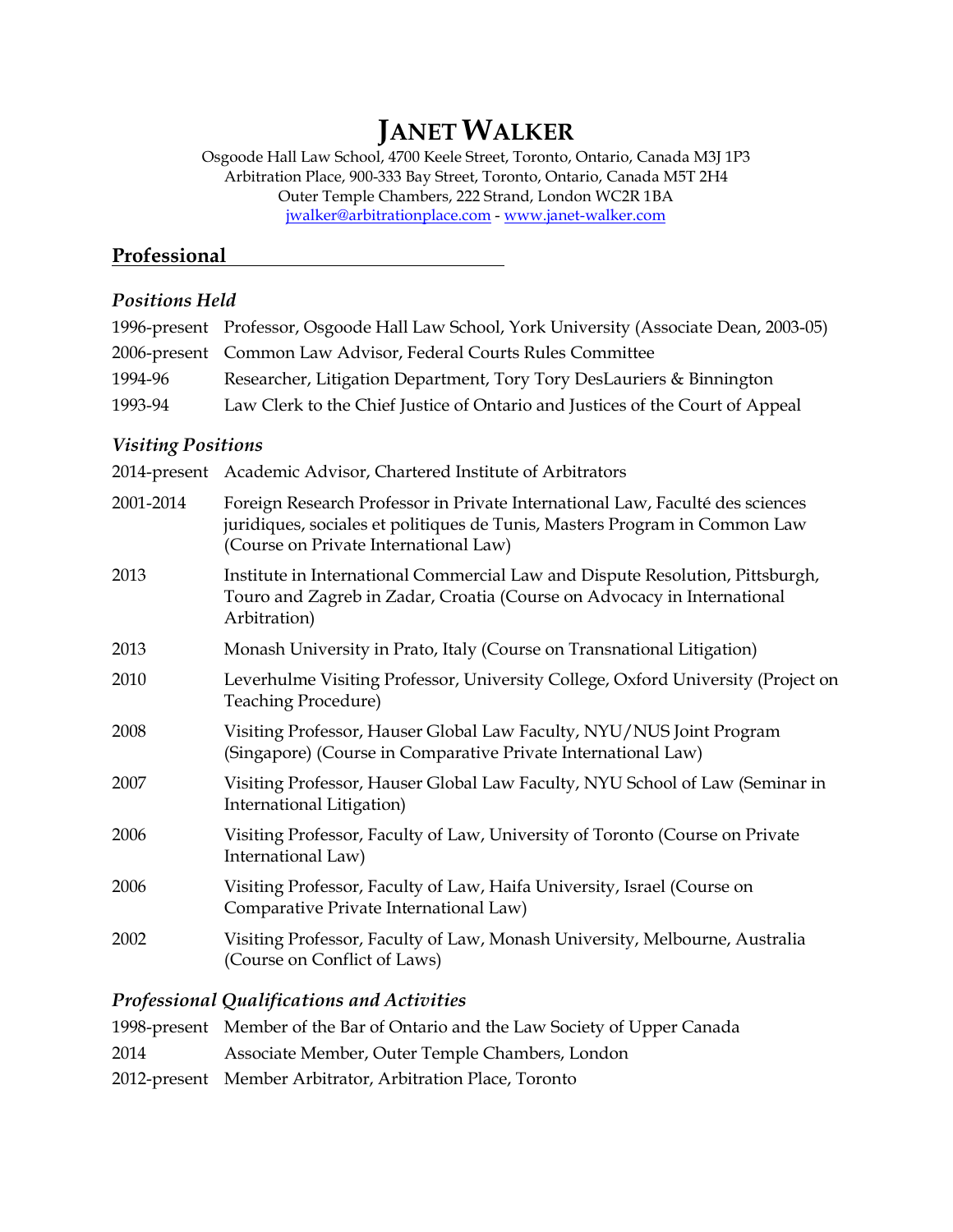|              | 2003-present International Association of Procedural Law (Secretary General, 2011-present;<br>Editorial Board of the International Journal of Procedural Law, 2010-present)                                                                                                                                                                                                                                                                                                                                                                                                                                                                                                                                                                                                                                                                                                                                                                                                                                                                                                                                                                                                                                                                                                                                                                                      |
|--------------|------------------------------------------------------------------------------------------------------------------------------------------------------------------------------------------------------------------------------------------------------------------------------------------------------------------------------------------------------------------------------------------------------------------------------------------------------------------------------------------------------------------------------------------------------------------------------------------------------------------------------------------------------------------------------------------------------------------------------------------------------------------------------------------------------------------------------------------------------------------------------------------------------------------------------------------------------------------------------------------------------------------------------------------------------------------------------------------------------------------------------------------------------------------------------------------------------------------------------------------------------------------------------------------------------------------------------------------------------------------|
| 2001-present | Member of Canadian Panel of Arbitrators, International Chamber of Commerce<br>(ICC); International Panel of Neutrals, International Center for Dispute<br>Resolution (ICDR); Panel of Foreign Arbitrators, China International Economic<br>and Trade Arbitration Commission (CIETAC); Panel of Foreign Arbitrators,<br>Shanghai International Economic and Trade Arbitration Commission (SHIAC);<br>Panel of Arbitrators, Kuala Lumpur Regional Centre for Arbitration KLRCA;<br>appointments as sole arbitrator (ICC 11707, 14579, 16319; ICDR 622-09; 137-13),<br>co-arbitrator (ICC 13333) and chair (ICC 12939); and participation in courses and<br>symposia, including LCIA Users' Symposium (Toronto, 2013), (London, 2010),<br>(Boston, 2013) (Tylney Hall, 2008, 2014), (Toronto, 2007), (Chicago, 2006),<br>(Montreal, 2004); ICC Workshop (Montreal, 2010); ICDR International Symposia<br>in Advanced Case Management Issues (Toronto, 2007), (Prague, 2005); Juris<br>Leading Arbitrators' Symposium (New York, 2007), (Toronto, 2005); Canadian<br>Bar Association Conferences (with UNCITRAL, Ottawa, 2004), (with ICC,<br>Calgary 2003), (with ICC, Montreal 2002), (with LCIA, Toronto 2001); ICC/CCIB<br>Panel of Arbitrators Symposium, 2005, 2004, 2003, 2002; Chartered Institute of<br>Arbitrators, FCIArb; Member, ICC Commission (2013-) |
| 1998-present | Expert witness and counsel to members of the profession and governments in<br>Canada and elsewhere in matters relating to crossborder and domestic procedure<br>(see "Representative Consultations" below)                                                                                                                                                                                                                                                                                                                                                                                                                                                                                                                                                                                                                                                                                                                                                                                                                                                                                                                                                                                                                                                                                                                                                       |
| 2006-2012    | Chair, Toronto Chapter, Chartered Institute of Arbitrators                                                                                                                                                                                                                                                                                                                                                                                                                                                                                                                                                                                                                                                                                                                                                                                                                                                                                                                                                                                                                                                                                                                                                                                                                                                                                                       |
| 2009-2011    | President, International Law Association, Canadian Branch                                                                                                                                                                                                                                                                                                                                                                                                                                                                                                                                                                                                                                                                                                                                                                                                                                                                                                                                                                                                                                                                                                                                                                                                                                                                                                        |
| 2007-2010    | Working Group on Protocols for Parallel Class Actions, ABA Litigation Section                                                                                                                                                                                                                                                                                                                                                                                                                                                                                                                                                                                                                                                                                                                                                                                                                                                                                                                                                                                                                                                                                                                                                                                                                                                                                    |
| 2010-present | International Lawyers for Africa, Tunisian National Committee Member                                                                                                                                                                                                                                                                                                                                                                                                                                                                                                                                                                                                                                                                                                                                                                                                                                                                                                                                                                                                                                                                                                                                                                                                                                                                                             |
| 2009         | Conference Co-Chair, "Common Law-Civil Law: The Future of Categories-<br>Categories of the Future" IAPL Conference (Toronto, June 3-6, 2009)                                                                                                                                                                                                                                                                                                                                                                                                                                                                                                                                                                                                                                                                                                                                                                                                                                                                                                                                                                                                                                                                                                                                                                                                                     |
| 2008         | Law Commission of Ontario, Scholar-in-Residence                                                                                                                                                                                                                                                                                                                                                                                                                                                                                                                                                                                                                                                                                                                                                                                                                                                                                                                                                                                                                                                                                                                                                                                                                                                                                                                  |
| 2008         | Cours de langue et civilisation françaises de la Sorbonne                                                                                                                                                                                                                                                                                                                                                                                                                                                                                                                                                                                                                                                                                                                                                                                                                                                                                                                                                                                                                                                                                                                                                                                                                                                                                                        |
| 2007-2008    | IBA Task Force on International Procedures and Protocols for Collective Redress                                                                                                                                                                                                                                                                                                                                                                                                                                                                                                                                                                                                                                                                                                                                                                                                                                                                                                                                                                                                                                                                                                                                                                                                                                                                                  |
| 2006-2008    | ILA Committee on International Litigation and the Interests of the Public:<br><b>International Aspects of Group Actions</b>                                                                                                                                                                                                                                                                                                                                                                                                                                                                                                                                                                                                                                                                                                                                                                                                                                                                                                                                                                                                                                                                                                                                                                                                                                      |
| 2006         | Conference Co-Chair, 72 <sup>nd</sup> Biennial Conference of the International Law<br>Association (Toronto, June 4-8, 2006)                                                                                                                                                                                                                                                                                                                                                                                                                                                                                                                                                                                                                                                                                                                                                                                                                                                                                                                                                                                                                                                                                                                                                                                                                                      |
| 2004-06      | Uniform Law Commission of Canada: National Class Action Reform Project                                                                                                                                                                                                                                                                                                                                                                                                                                                                                                                                                                                                                                                                                                                                                                                                                                                                                                                                                                                                                                                                                                                                                                                                                                                                                           |
| 1998-04      | International Adviser to the American Law Institute/Unidroit Transnational<br>Rules and Principles of Civil Procedure Project                                                                                                                                                                                                                                                                                                                                                                                                                                                                                                                                                                                                                                                                                                                                                                                                                                                                                                                                                                                                                                                                                                                                                                                                                                    |
| 1996-98      | Counsel on matters of international dispute resolution to Tory, Tory, DesLauriers<br>& Binnington                                                                                                                                                                                                                                                                                                                                                                                                                                                                                                                                                                                                                                                                                                                                                                                                                                                                                                                                                                                                                                                                                                                                                                                                                                                                |
| 1996         | Asst to the Hon CL Dubin QC in "An Independent Review of the Canadian<br>Medical Protective Association"                                                                                                                                                                                                                                                                                                                                                                                                                                                                                                                                                                                                                                                                                                                                                                                                                                                                                                                                                                                                                                                                                                                                                                                                                                                         |
| 1993         | Panelist Assistant, Canada-US Free Trade Bi-national Panel                                                                                                                                                                                                                                                                                                                                                                                                                                                                                                                                                                                                                                                                                                                                                                                                                                                                                                                                                                                                                                                                                                                                                                                                                                                                                                       |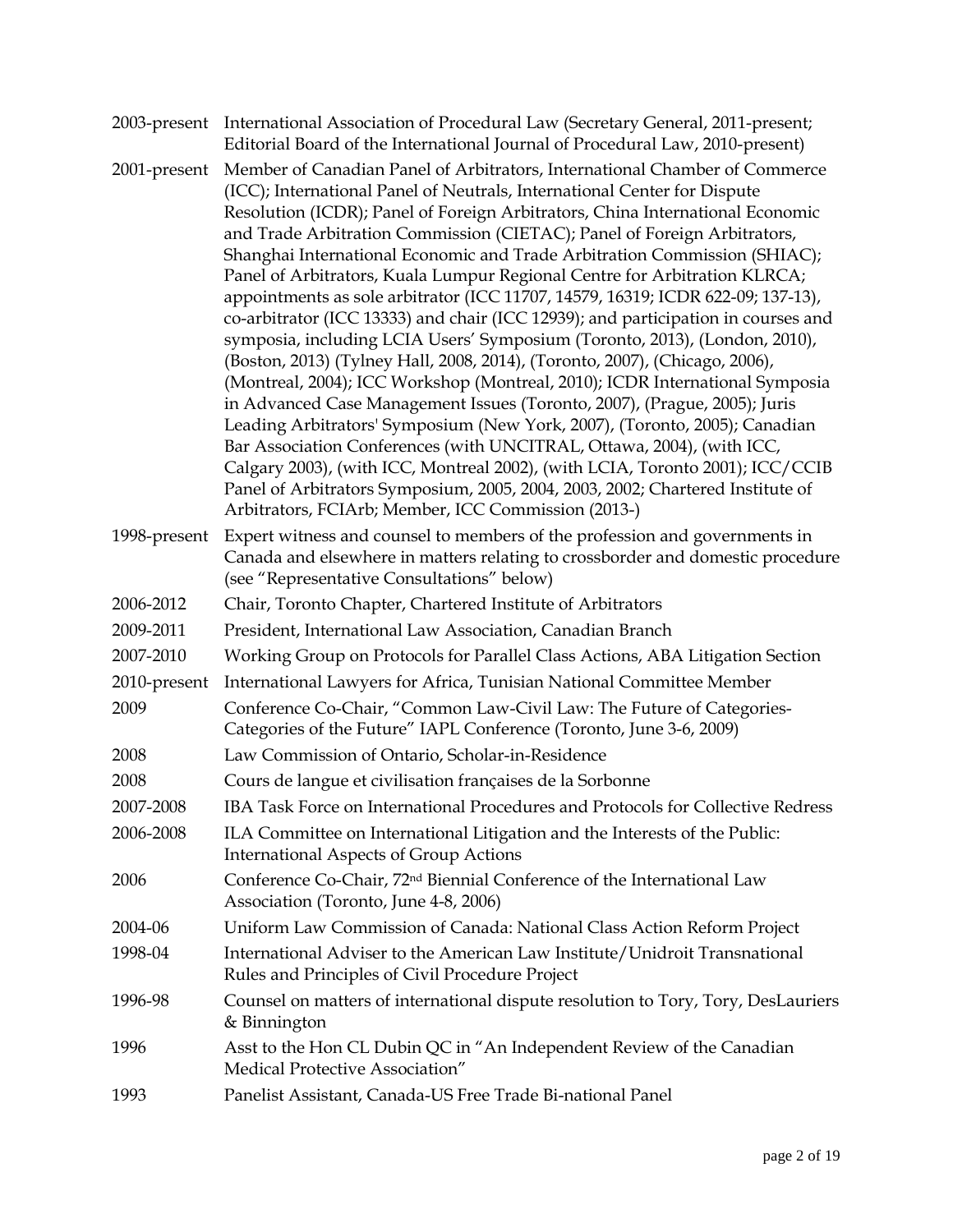1991-93 Research Coordinator, Province of Ontario Enquiry on Non-therapeutic Medical Procedures on Behalf of Mentally Incapable Individuals

#### *Associations*

American Arbitration Association—ICDR Panel of International Neutrals American Law Institute American Society of International Law (Steering Cmte, Private Int'l Law Interest Group 2001-03) Arbitralwomen (Founding Member, Board Member 2008-2010) Arbitration Roundtable of Toronto/Toronto Commercial Arbitration Society (Program Committee 2010-2014) Arbitration Place Athenaeum Club, London Canadian Bar Association Canadian Association of Law Teachers Canadian Council on International Law (1996-2008, Board of Directors, 2004-08) Chartered Institute of Arbitrators (FCIArb) (Chair, Toronto Chapter, 2006-12; Executive, 2012-) China Int'l Economic and Trade Arbitration Commission (CIETAC) Panel of Arbitrators Governor General's Horse Guards Association (Life Member) International Academy of Commercial and Consumer Law International Association of Procedural Law (Presidium Member, 2011-present) International Bar Association ICC Canada, (Program Committee 2012-14; Executive Committee 2014-) (formerly International Chamber of Commerce (CCC) (Canadian Panel of Arbitrators 2001-present) International Law Association—(Advisory Committee, Research, 2002-08) (Canadian Branch Vice-President, 2004-09; President 2009-11) (2006 Biennial Conference Co-Chair) Law Society of Upper Canada (non-practising member) London Court of International Arbitration Massey College, Senior Fellow Osgoode Society Shanghai Int'l Economic and Trade Arbitration Commission (SHIAC) Panel of Arbitrators The Advocates' Society University Club of Toronto Young Canadian Arbitration Practitioners' (Steering Cmte 2004-06, Advisory Board 2006-12)

#### *Community Service, Honours*

1977-2014 Canadian Forces Primary Reserve (411 Air Reserve Squadron, 1977-87; Governor General's Horse Guards, 1987-2014; Bandmaster 2010-11; retiring rank MWO) Queen's Diamond Jubilee Medal Governor General's Horse Guards Commanding Officer and Regimental Sergeant Major's Award of Excellence Land Force Central Area Commander's Award of Excellence Queen's Golden Jubilee Medal Canadian Forces Decoration (1st clasp 1999, 2nd clasp 2009)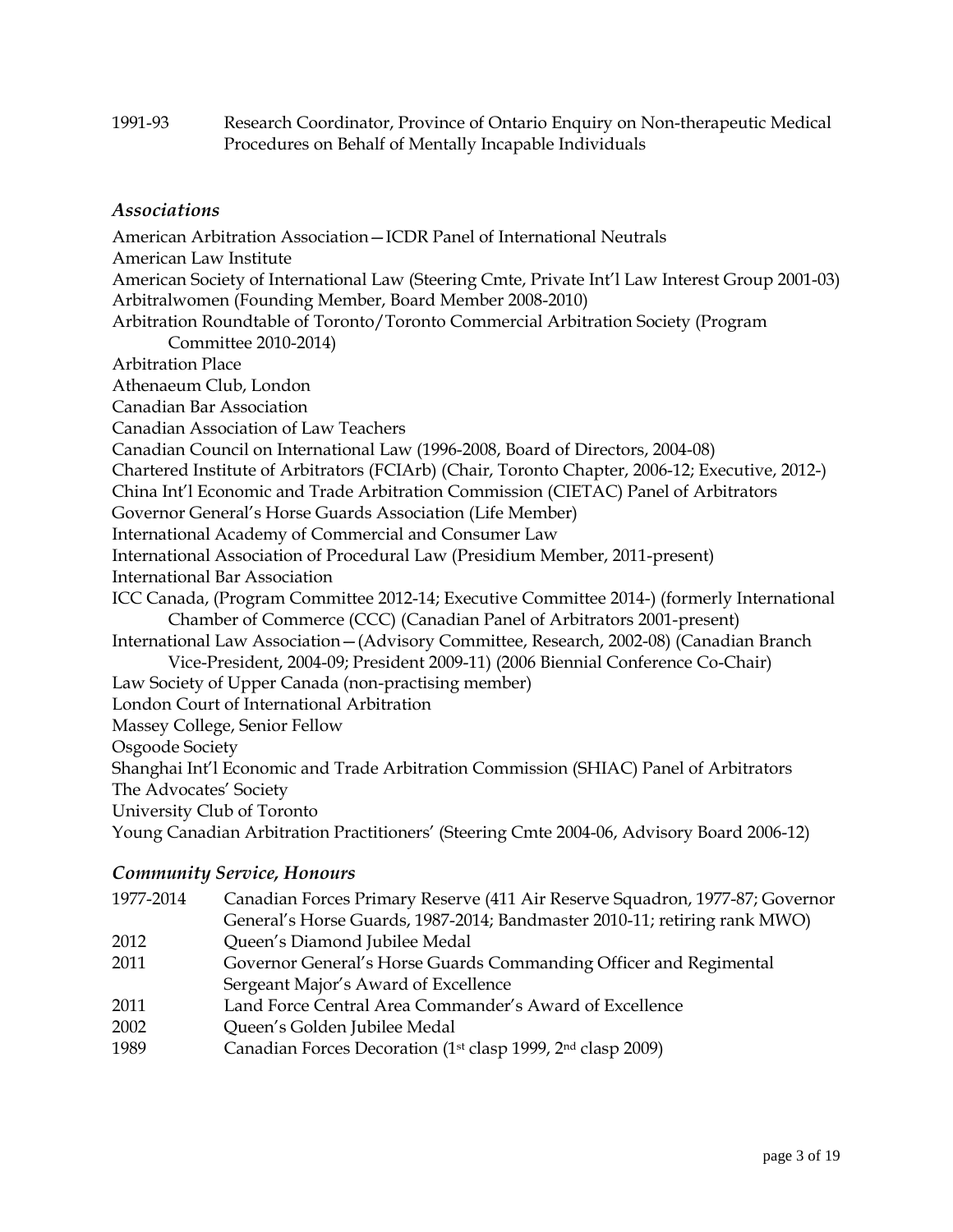## **Education**

#### *Degrees*

| 2002 | DPhil, Oxford University (Law - Conflict of Laws) (MA, 2010) |
|------|--------------------------------------------------------------|
| 1993 | JD (formerly LLB) Osgoode Hall Law School                    |
| 1982 | MA, York University (Social Theory)                          |
| 1979 | BA (Hons), York University (Arts - Individualized Studies)   |

#### *Academic Awards*

| 2010    | Osgoode Professional Development Part-time LLM Teaching Award           |
|---------|-------------------------------------------------------------------------|
| 2009    | Walter Owen Book Prize (Éléments de common law canadienne - comparaison |
|         | avec le droit civil québécois, A Grenon, L Belanger-Hardy eds)          |
| 1995    | Viscount Bennett Fellowship                                             |
| 1995-96 | <b>SSHRC</b> Doctoral Fellowship                                        |
| 1994-96 | Overseas Research Students Award                                        |
| 1994    | JSD Tory Research and Writing Award                                     |
| 1993    | Osgoode Hall Law School Silver Medal                                    |
| 1993    | JSD Tory Research and Writing Award                                     |
| 1993    | Benjamin Laufer Prize in International Law                              |
| 1993    | Christopher Robinson Memorial Scholarship                               |
| 1993    | Matthew Wilson Memorial Scholarship                                     |
| 1993    | Cassels, Brock & Blackwell Centennial Prize in Lawyering Skills         |
| 1992    | McCarthy Tétrault Prize                                                 |
| 1992    | <b>Carswell Company Prize</b>                                           |
| 1992    | <b>Gurston Allen Prize</b>                                              |
| 1992    | Prize in Conflict of Laws                                               |
| 1992    | The Honourable Newton W Rowell Scholarship                              |
| 1991    | Clifton H Lane Memorial Prize in Property II                            |
| 1991    | Bassel, Sullivan & Leake Prize in Civil Procedure I                     |
| 1980-82 | Ontario Graduate Scholarship                                            |
| 1979    | SSHRC Special MA Scholarship                                            |
| 1979    | York Scholarship                                                        |
|         | 1977, '78, '79 York In-Course Scholarships                              |
| 1976    | York Entrance Scholarship                                               |
| 1975    | Ontario Scholar                                                         |

## **Publications**

http://ssrn.com/author=1000667

## *Books and Journal Issues*

*Canadian Conflict of Laws 7*th ed looseleaf (Markham: Butterworths, 2015+) (forthcoming) *Castel & Walker: Canadian Conflict of Laws* 6th ed looseleaf (Markham: Butterworths, 2005+) *Special Issue on Teaching Procedure,* (2014) 51 Osgoode Hall Law Journal, Guest Editor *Class Actions in Canada, Cases and Materials,* (Toronto: Emond Montgomery, 2013) General Editor *Halsbury's Laws of Canada: Conflict of Laws,* 2011 reissue (Markham: Lexis Nexis Canada, 2011) *Common Law, Civil Law and the Future of Categories (*Markham: LexisNexis, 2010) Editor, with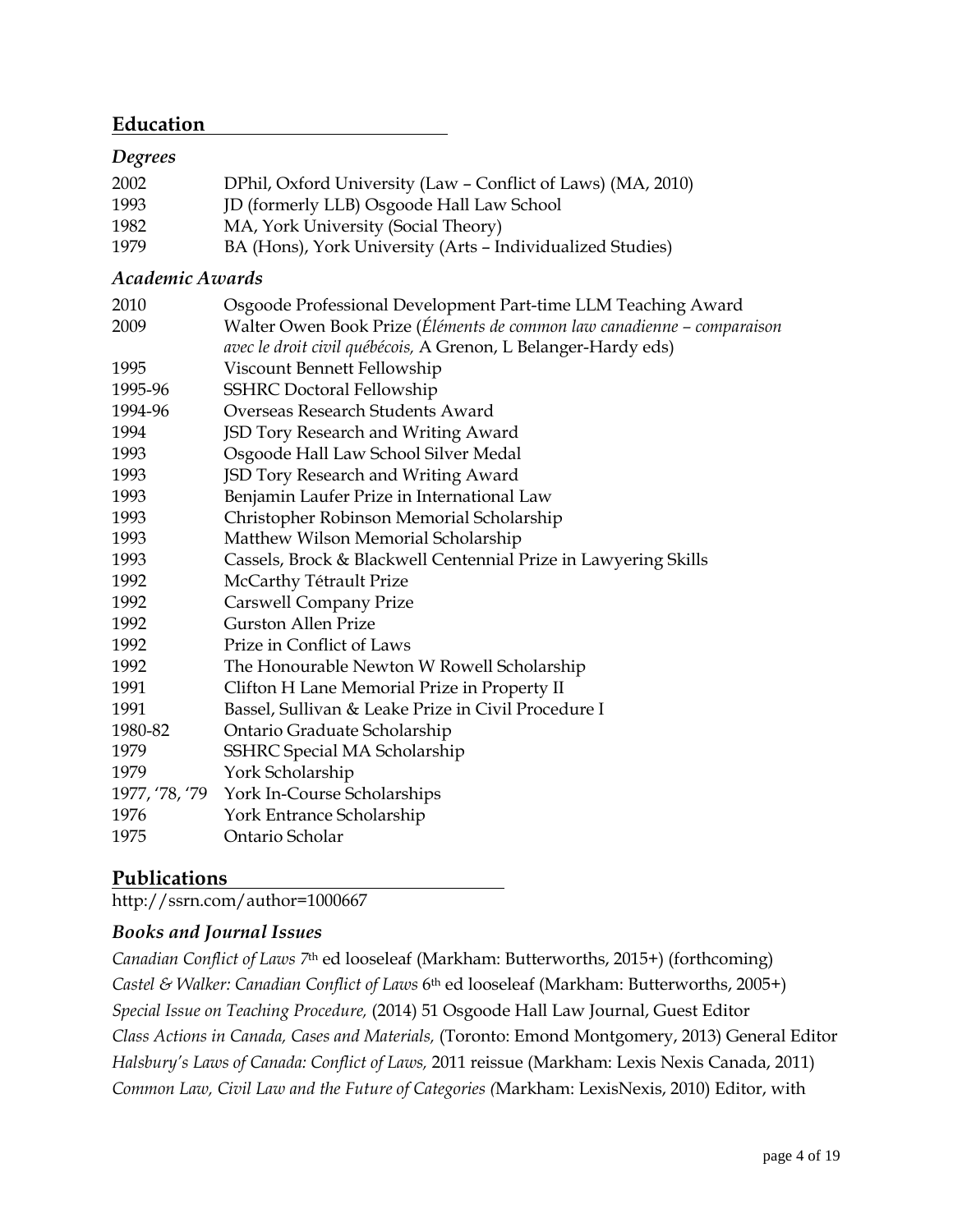Oscar Chase (736 pages), also published as (2010) 49 S.C.L.R. (2d) *Civil Litigation (*Toronto: Irwin Law, 2010) with Lorne Sossin (300 pages) *The Civil Litigation Process: Cases and Materials, 7th ed (Toronto: Emond Montgomery, 2010)* General Editor (983 pages) *The Vis Book: A Participant's Guide to the Vis International Commercial Arbitration Moot*  (Huntington, NY: Juris, 2007) Editor (190 pages) *Halsbury's Laws of Canada: Conflict of Laws* (Markham: Lexis Nexis Canada, 2006) (854 pages) *The Civil Litigation Process,* 6th ed (Toronto: Emond Montgomery, 2005) General Editor *E drejta ndërkombëtare private* (*Private International Law: A Course for Magistrates*), Magistrates' School, Tirana, Albania (World Bank, 2005) with Arta Mandro-Balili and Ardian Kalia *Canadian Conflict of Laws* 5th ed, looseleaf (Markham, Butterworths: 2002) with J-G Castel *Special Issue of the Osgoode Hall Law Journal in Honour of Jean-Gabriel Castel*, (2000) Guest Editor *The Civil Litigation Process,* 5th ed (Toronto: Emond Montgomery, 1999) with GD Watson, W Bogart, A Hutchinson, J Mosher and T Pinos

*A Practical Guide to Mooting* (Toronto: Emond Montgomery, 1995) with S Williams

#### *Looseleaf Casebooks*

*Canadian Conflict of Laws: Cases and Materials* (1996, 1997, 1998, 2000, 2001, 2002, 2003, 2004, 2005, 2006, 2007, 2008, 2010, 2012)

*Transnational Litigation* (1998, 2000, 2002, 2008, 2010, 2012) *International Business Transactions: Cases and Materials* (1998, 1999) *Civil Procedure I* (1997, 1998, 1999)

#### *Journal Articles and Book Chapters*

"Australian and Canadian Perspectives on Arbitration: A Joint Discussion" (2014) 4 Quaderni de Colloqui (forthcoming)

"Class Actions in Canada" in *Class Actions in International Perspective,* eds Diego Corapi - Gianluca Scarchillo 2014 (forthcoming)

"Prohibited Means of Obtaining and Presenting Evidence" in Burkhard Hess, ed *Reports of the XIVth World Congress, International Association of Procedural Law* (2013)

"XVIIIth Moot" in eds L Barrington, N Casado Filho, C Finkelstein, *The Danubia Files* (Parker, CO: Outskirts Press, 2013)

"Cultural Dimensions of Group Litigation" in *Civil Procedure in Cross-Cultural Dialogue*  (Moscow: CTATYT, 2012) 413-458

"Class Actions: Settlement, Approval, Res Judicata, Claims Administration and Cy-pres Awards" in *Procesos Colectivos/Class Actions* (Buenos Aires, U de Buenos Aires, 2012) 535-542

"Who's Afraid of US-style Class Actions?" (2012) Southwestern International LJ 509-566

"Summary Judgment has its Day in Court" (2012) 37 Queen's LJ 697-728

"Same-sex Divorce Tourism Comes to Canada" (2012) LQR 344-346

"Ethical Lawyering in the Clientless World of Class Actions in Canada (2012) Jotwell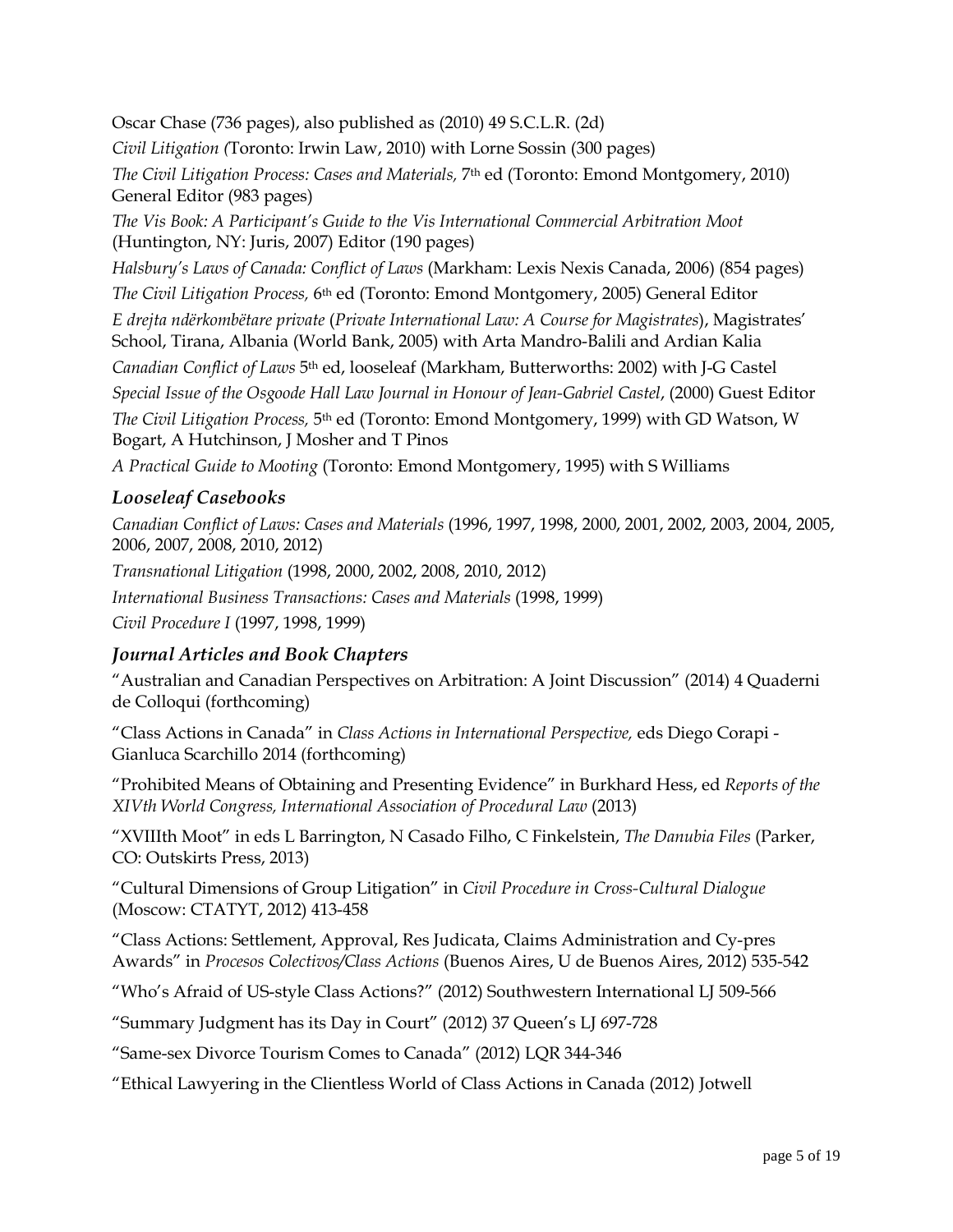"Current Jurisdictional and Recognitional Issues in the Conflict of Laws" (2011) 50 Cdn Bus LJ 499-525 (with Vaughan Black and Joost Blom)

"Canada" in The Funding and Costs of Civil Litigation in Comparative Perspective (Oxford: Hart Publishing, 2011) 239-60 (with Erik Knutsen)

"*Conflict of Laws* by Stephen G.A. Pitel and Nicholas S. Rafferty*"* (2010) 49 Cdn Bus LJ 478-480

"Are National Class Actions Constitutional?—A Reply to Hogg and McKee (2010) 48 Osgoode Hall LJ 95-143

"Applying Foreign Law" in *Private International Law in Common Law Canada* (Toronto: Emond Montgomery, 2010) 553-590

"Immovables" in *Private International Law in Common Law Canada* (Toronto: Emond Montgomery, 2010) 785-818

"El Litigio en Materia Civil y las Nuevas Technologías" en Roberto Berizonce, *XXV Congreso Nacional de Derecho Procesal: Hacia el Bicentenario – Por una jusiticia transparente en el sistema republicano* (Buenos Aires: Universidad de Buenos Aires, 2010) 1110-1137

"*Muscutt* Misplaced: The Future of Forum of Necessity Jurisdiction in Canada" (2009) 48 Cdn Bus LJ 135-143

"*Teck Cominco* and the Wisdom of Deferring to the Court First Seised, All Things Being Equal" (2009) 47 Cdn Bus LJ 192-208

"Le droit international privé" in *Éléments de common law canadienne – comparaison avec le droit civil québécois,* A Grenon ed (2008) 439-524

"Recognizing Multijurisdiction Class Action Judgments within Canada: Key Questions — Suggested Answers" (2008) 46 Cdn Bus 450-69

"Getting the Best Seats in International Commercial Arbitration" (2008) ADRIC Journal 9-24

"Forum Selection Clauses and Unfair Jurisdictions" (2007) 1 Dispute Resolution International 187-198 with Stefan Rützel and Sylvia Wünsch

"New Trends in Procedural Law: New Technologies and the Civil Litigation Process" (2007) 31 Hastings Int'l & Comp LR 251-94 with Garry Watson

"*Castillo v Castillo:* Closing the Barn Door" (2006) 43 Cdn Bus LJ 487-500

"Agreeing to Disagree: Can We Just Have Words?" (2006) 25 J of Law and Commerce 153-166

"Preliminary or Summary Proceedings, Scope and Importance" in XII Congreso Mundial de Derecho Procesal, Volumen I, eds M Storme & C Gomez-Lara (México: Universidad Nacional Autónoma de México, 2006) at 193-238, with Garry Watson

"The Role of Domestic Courts in the International Legal Order" (2005) 11 ILSA J International & Comparative Law 365-370

"Coordinating Multijurisdiction Class Actions through Existing Certification Processes" (2005) 42 Cdn Bus LJ 112-121

"Twenty Questions (about Section 23 of the Ontario Limitations Act, 2002) in J Ziegel, et al eds, *The New Ontario Limitations Regime: Exposition and Analysis* (Toronto, Ont Bar Assoc, 2005) 95-121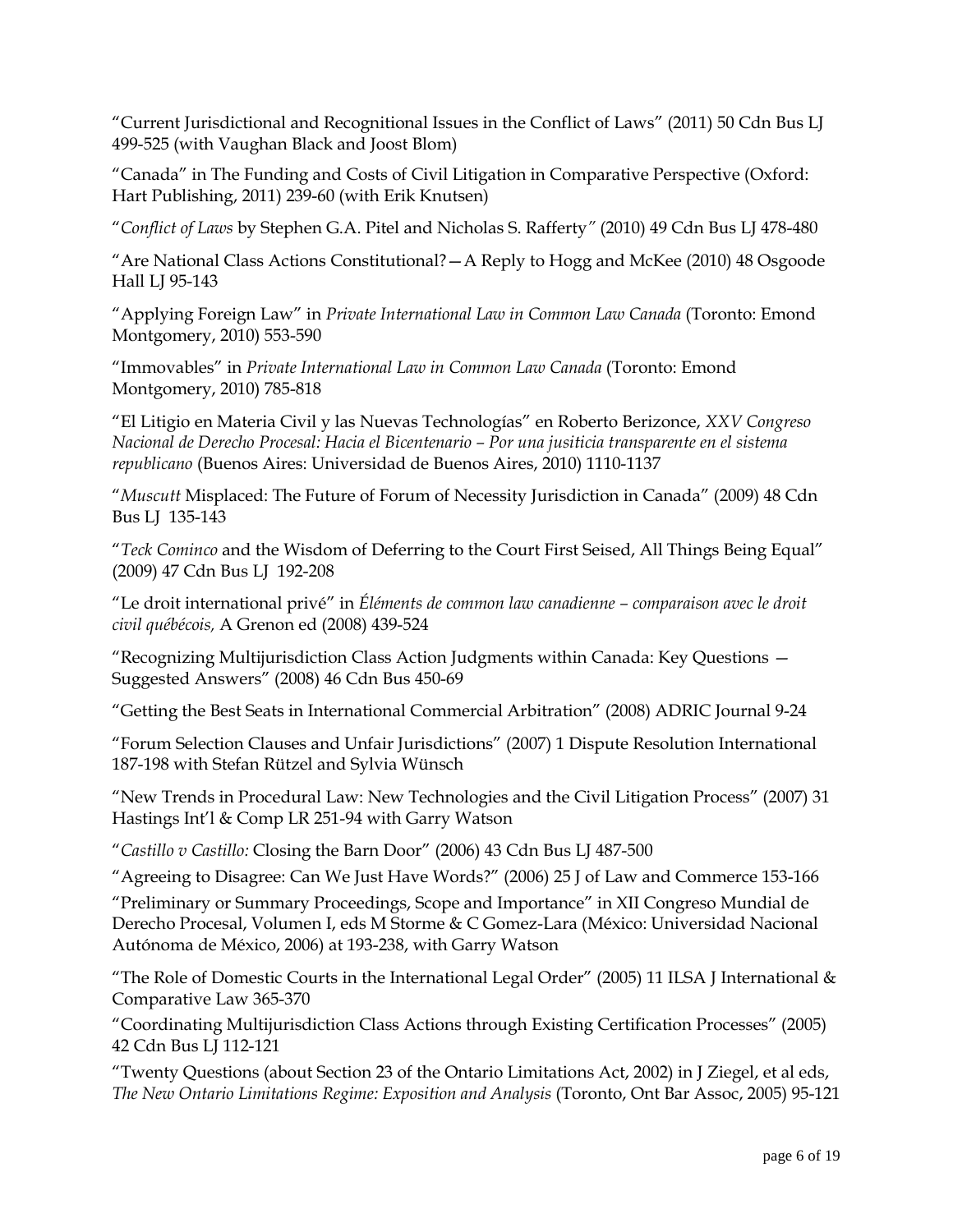"Crossborder Class Actions: A View from across the Border" (2004) Mich State DCL LR 755-798 "The Great Canadian Comity Experiment Continues (2004) 120 LQR 365-369

"The Deconstitutionalization of Canadian Private International Law" (2003) 21 SCLR (2d) 181- 201 (with Vaughan Black)

"Foreign Public Law and the Colour of Comity: What's the Difference between Friends?" (2003) 38 Cdn Bus LJ 36-56

"Must there be Uniform Standards for Jurisdiction in a Federation?" (2003) 119 LQR 567-572

"Rule 17—Service Outside Ontario" in Watson & Perkins eds, *Holmested & Watson: Ontario Civil Procedure* (2003) 110+ pp

"Beyond Real and Substantial Connection: The *Muscutt* Quintet" in T Archibald and M Cochrane eds, *Annual Review of Civil Justice,* 2nd ed (Toronto: Carswells, 2003) 61-92

"Enforcement of Judgments in Canada" in T Eisenberg, ed, Debtor-Creditor Law: A Treatise (1911+) (2003) 37 pp

"The Utility of Principles and Rules of Transnational Civil Procedure" (2001-04) VI Uniform LR 803-818

"*The Canmar Fortune*: The Supreme Court of Canada Puts Jurisdiction Agreements Back on Course" (2003) 5 Canadian International Lawyer 144-148

"Canada's Position on a Multilateral Judgments Convention" in C Charmody ed, *Trilateral Perspectives on International Law* (3 ed, 2003) 127-155

"Enforcement of Judgments in Canada" in Eisenberg, ed, Debtor-Creditor Law: A Treatise (1911+) (2002)

"*Beals v Saldanha*: Striking the Comity Balance Anew" (2002) 5 Canadian Int'l Lawyer 28-33

"International Dispute Resolution in the 21st Century: The Role of National Courts" Canadian Council on International Law, *Looking Ahead: International Law in the 21st Century* (2001) 95-110

"Rule 17—Service Outside Ontario" in Watson & Perkins eds, *Holmested & Watson: Ontario Civil Procedure* (2001)

"Restitution in Private International Law by G. Panagopoulos" (2001) 16 Bnkg & Fin LR 489-491

"Are we there yet?: Towards a New Rule for Choice of Law in Tort" (2000) 38 OHLJ 331-367

"Parallel Proceedings—Converging Views" in Cdn Yearbook of Int'l Law (2000) 155-188

"Biomedical Experimentation with Children: Balancing the needs for protective measures with the need to respect children's developing ability to make significant life decisions for themselves" in D Weisstub, ed, *Research on Human Subjects: Ethics, Law and Social Policy* (Pergamon 1998) (with D Weisstub & S Verdun-Jones) 380-404

"Biomedical Experimentation Involving Elderly Subjects: The need to balance limited, benevolent protection with the recognition of a long history of autonomous decision-making" in D Weisstub, ed, *Research on Human Subjects: Ethics, Law and Social Policy* (Pergamon 1998) (with D Weisstub & S Verdun-Jones) 405-432

"Class Actions in Ontario: Fresh Prospects for Securities Litigation?" in *Litigation Issues in the Distribution of Securities: An International Perspective* (Kluwer, 1997) (with CF Scott) 455-488

"Interprovincial Sovereign Immunity Revisited" (1997) 35 Osgoode Hall LJ 379-397

"A Tale of Two Fora: Fresh Challenges in Defending Multijurisdictional Claims" (1996) 33 Osgoode Hall LJ 549-582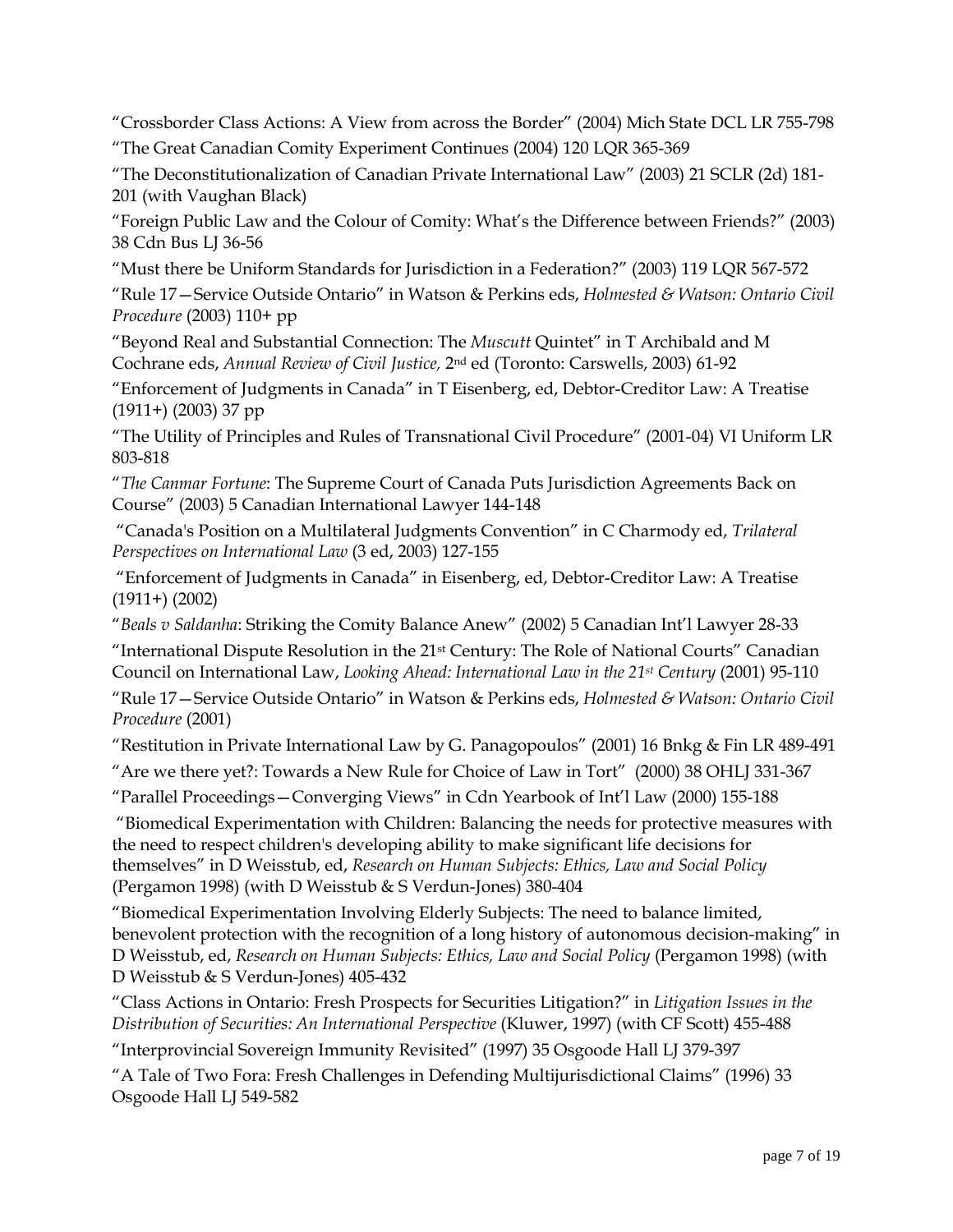"Cuba: Will New United States Law Hurt Canadians?" (1996) 3 North American Corporate Lawyer 134-138 with G Creighton

"Should Businesses Fear Canadian Class Actions?" (March, 1996) Int'l Commercial Litigation 18-20 with B Leon

"Applying *Morguard* to Foreign Judgments" (September, 1995) Int'l Commercial Litigation 37-39

"A New Model for Interprovincial Conflict of Laws" (1995) 2 Commercial Litigation 91-94

"Choice of Law in Tort: The Supreme Court of Canada Enters the Fray" (1995) 111 LQR 397-400

"Immunity for Extraterritorial Enforcement Measures in Canada: The Supreme Court Declines to Decide" (1994) 1 Canadian International Lawyer 17-23, 67, 73

"Military Justice: From Oxymoron to Aspiration" (1994) 32 Osgoode Hall LJ 1-32

"Personal Injury: The New Exception to State Immunity in Canada" (1994) 4 Internews 6-12 "Shawanaga Bound: The Ontario Court of Appeal Decides *Hopton v Pamajewon*" (1994) 53 Saskatchewan LR 161-171

"A Farewell Salute to the Military Nexus Doctrine" (1993) 2 Nat J Constitutional Law 366-378

#### *Reports*

"Class Proceedings in Canada" Report for Session II-C—Civil Procedure, 18th Int'l Congress on Comparative Law (International Academy of Comparative Law, Washington 2010) 30 pp "Consultation Paper: Reforming the Law of Crossborder Litigation: Judicial Jurisdiction" (Toronto: Law Commission of Ontario, 2009) 63 pp

"A Comparative Survey of Conflict of Law Rules in Canada: Overview, Bibliography and Comparative Tables" for Civil Justice Section, Bijuralism Group, Department of Justice, 2005

## *Works in Progress*

*Conflict of Laws in Canada* (LexisNexis)

## *Public Lectures*

The Hague Academy of international law, Special Lectures: "Federalism, Regionalism and the Evolution of Private International Law" (July 2005)

#### *Conference Papers*

"Cultural Dimensions of Group Litigation" (September 2012) International Association of Procedural Law, Moscow

"Three Engines of Trade: The Model Law, the CISG and Education" (June 2012) Reopening the Silk Road in the Legal Dialogue between Turkey and China, Istanbul

"Is the Witness Credible? Five Lies About the Truth" (May 2012) Alberta Arbitration and Mediation Society, Edmonton

"Recent Developments in Judgments" (May 2012) National Judicial Institute Civil Justice Seminar, Moncton

"Who's Afraid of US-style Class Actions?" (January 2012) Our Courts and the World: Transnational Litigation and Civil Procedure, Los Angeles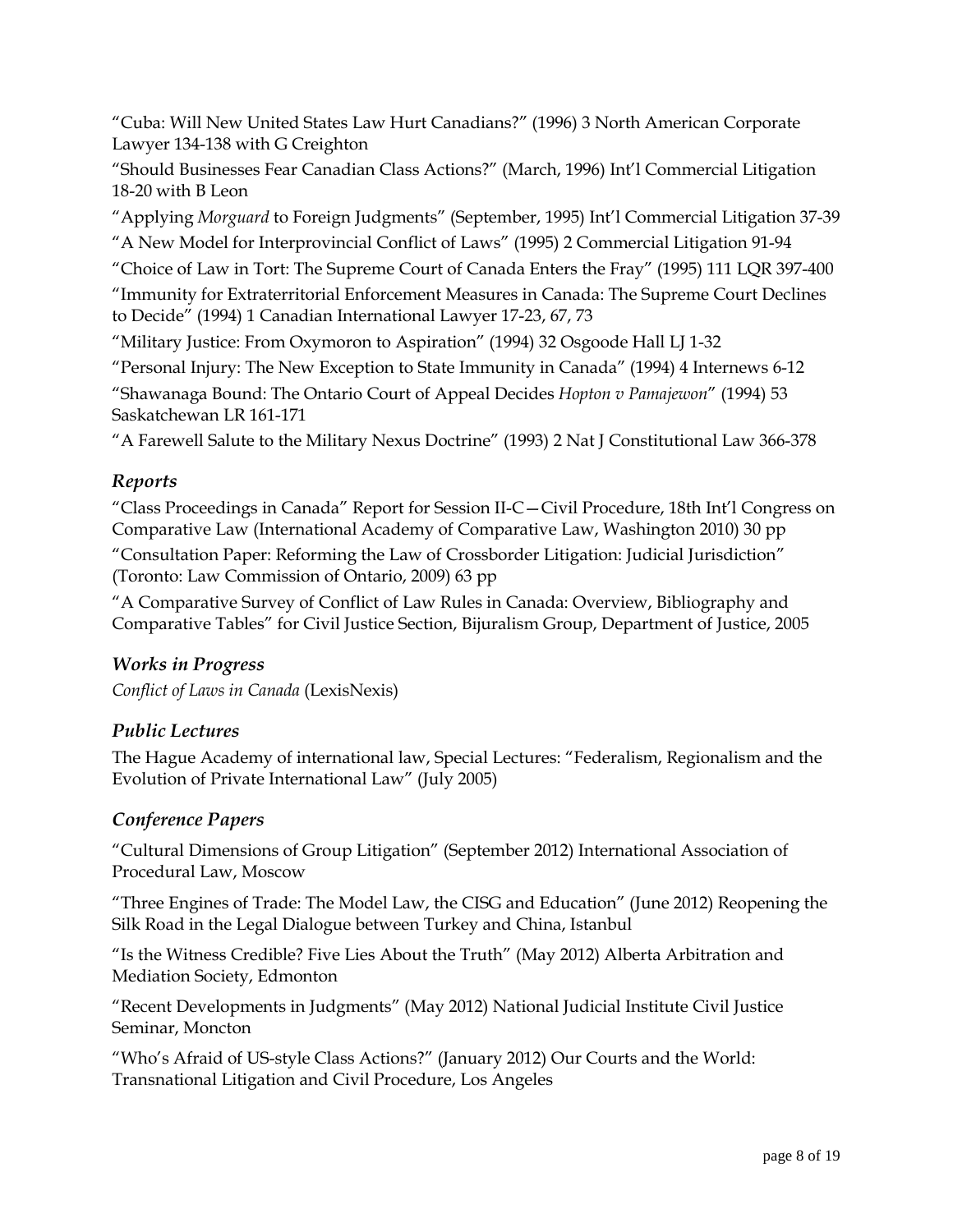"Harmonization under the CISG and the Model Law" (November 2011) The Model Law After 25 Years: Global Perspectives on International Commercial Arbitration Law, Montreal

"Judicial Jurisdiction in Crossborder Matters: Time for Real and Substantial Change?" (November 2011) The Advocate's Society Fall Convention, Costa Rica

"Prohibited Means of Obtaining and Presenting Evidence" (July 2011) XIVth World Congress, International Association of Procedural Law, Heidelberg

"Quo Vadis: The Teaching of Procedure and the Future of the Profession" Public and Private Justice: Landscape of the European Legal Profession – Has Unity been Lost? (May 2010) Inter-University Centre, Dubrovnik

"Litigation Funding and Costs in Canada" (July 2009) International Conference on Litigation Costs and Funding, Centre for Socio-Legal Studies & Institute of European and Comparative Law, Oxford University, Oxford (with Erik Knutsen)

"Procedural Reform: A View from the Shop Floor" (June 2009) International Seminar on Procedure: Theory and Practice, Hebrew University of Jerusalem, Jerusalem

"Overlapping Multijurisdiction Class Actions in Canada" (November 2008) National Judicial Institute, Moose Jaw, Saskatchewan

"Discretion and Codification in Private International Law" (October 2008) Wuhan University, Wuhan, China

"Recent Developments in Canadian Conflict of Laws" (October 2008) Zhongnan University, Wuhan, China

"The Rise and Fall of Forum non Conveniens" (October 2008) Private International Law Workshop, International Bar Association Annual Conference, Buenos Aires

"*Teck Cominco* and the first seised principle" (October 2008) Consumer and Commercial Law Workshop, Winnipeg (15 pp)

"The UNCITRAL Model Law: Past, Present and Future" (August 2008) International Arbitration Conference Brunei and 2nd RAIF Conference, Brunei Darussalam, 12 pp

"Recognizing Multijurisdiction Class Action Judgments within Canada: Key Questions— Suggested Answers" (April 2008) National Judicial Institute, Class Actions Conference for Judges, Toronto 13 pp

"…there are parts of the world where things are badly wrong…': Forum Selection Clauses and Unfair Jurisdictions" (October 2007) International Bar Association Conference, Singapore 8 pp

"What's with Article III?—The nature of judicial authority and private international law" (May 2007) Faculty Workshop, NYU School of Law 30 pp

"Group Actions in Canada" (June 2006) Report for the 2006 Meeting of the International Law Association, Committee on International Civil Litigation and the Interests of the Public, Toronto 16 pp

"Reciprocity and Bilateralism in the Enforcement of Foreign Judgments" (June 2005) Canadian-American Research Centre for Law and Policy (CARC) *Commercial and Corporate Law across the Canada-United States Border*, Windsor 8 pp

"The World's Longest Undefended Border" (April 2005) Hamilton Law Association, *First*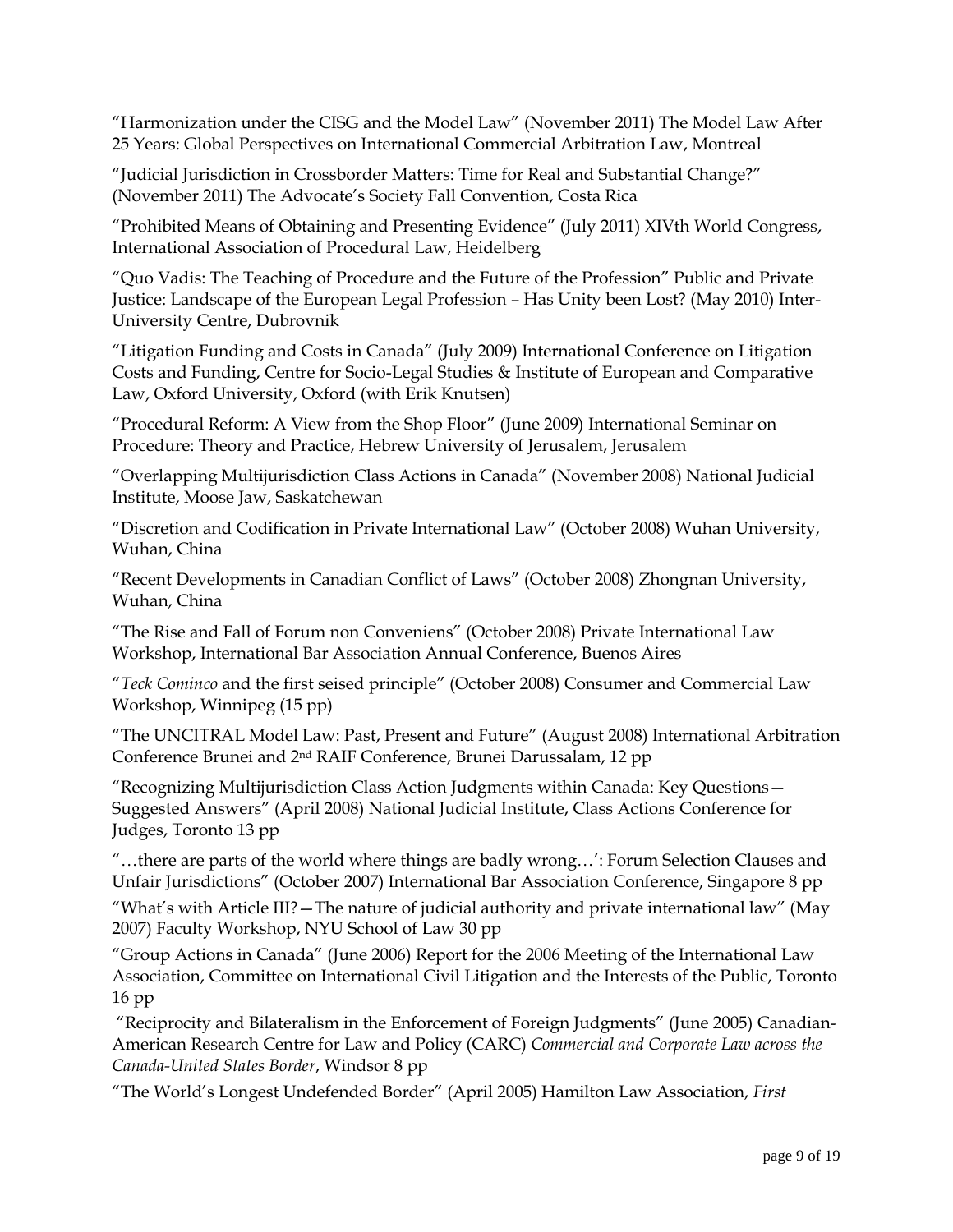*Annual Emerging Issues in Cross-Border Commercial Litigation Seminar*, Niagara-on-the-Lake 8 pp

"Agreeing to Disagree: Can we just have words?" (March 2005) Vienna International Arbitration Centre: *From the 1980 Vienna Conference to the Digest and Beyond: Cases, Analysis and Unresolved Issues in the CISG*, Vienna 12 pp

"The Role of Domestic Courts in the International Legal Order" (October 2004) American Branch, ILA: *Worlds in Collision? International Law and National Realities,* New York 7 pp

"Arbitrability: Are there Limits?" (October 2004) London Court of International Arbitration Symposium: *The Promise of International Commercial Arbitration,* Montreal 12 pp

"Preliminary or Summary Proceedings, Scope and Importance" (September 2003) International Association of Procedural Law, XII World Congress, Mexico City, General Reporter (Common Law) 22-44 with Garry Watson

"Reverse Auctions: Canada's Reserve Bid?" (September 2002) Osgoode Professional Development Program, Second Annual National Symposium on Class Actions, Toronto 5 pp

"Getting the Best Seats" (May 2002) Canadian Bar Association, International Section, Third Annual International Law Conference: Few Barriers or New Barriers, Ottawa 13 pp

"The Better Part of Harmonizing Jurisdictional Law" American Society of International Law, 2002 Proceedings 342-346

"Private International Law Briefing/Year-In-Review Recent Developments in International Tort Law in the British Commonwealth of Nations—Comment" American Society of International Law, 2001 Proceedings 294

"Parallel Proceedings: A Bird's-eye View of the Jungle" (May 2001) Canadian Bar Association International Section, The Practice of International Law in the 21st Century: It's Everybody's Business, Ottawa 15 pp

"Multi-Jurisdiction Class Actions in Canada" (April 2001) Osgoode Professional Development Program, First Annual National Class Actions Symposium, Toronto 35 pp

"Beyond Big Business: Contests between Jurisdictions in a Vertically Integrated Global Economy" (November 2000) LSUC, Civil Litigation Forum, Toronto 24 pp

"The Revitalization of National Courts as Fora for International Commercial Dispute Resolution through the Hague Judgments Convention and the Transnational Rules Project" (October 2000) Canadian Council on International Law Annual Meeting, Ottawa 15 pp

"Canada's Position on the Hague Judgments Convention" (October 2000) Japan Association of International Law/American Society of International Law/Canadian Council on International Law, Third Trilateral Conference, Ottawa 24 pp

"Provisional and Protective Measures in International Litigation: *Mareva* and *Grupo Mexicano -* The Canadian Perspective" (April 2000) American Society of International Law Annual Meeting, Washington, DC, 2000 Proceedings 62

"*Morguard* at the Millennium: A Survey of Change" (January 2000) Canadian Bar Association of Ontario, *From the Headlines: High Profile International Law Issues That Impact Practices of Canadian Lawyers* (2000), Toronto 10 pp

"A Tale of Two Fora: Fresh Challenges in Defending Multijurisdictional Claims" (June 1995) *Conflict of Laws: Key Recent Cases,* Law Society of Upper Canada, Toronto 24 pp

## *Other Presentations*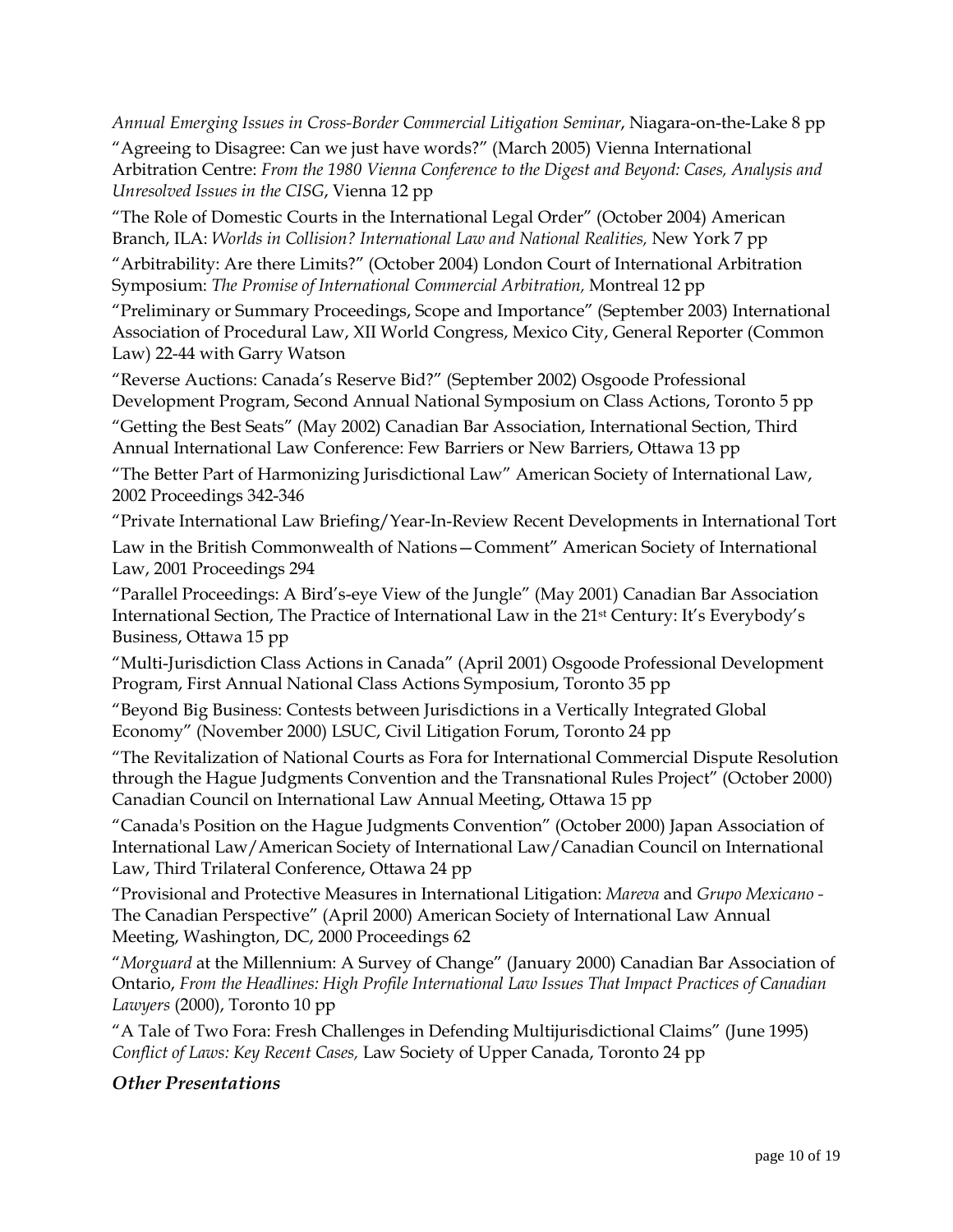"Roundtable on Teaching and Research in Arbitration" (April 2015) 30th Anniversary Celebration Conference of the School of International Arbitration Centre for Commercial Law Studies, Queen Mary University of London (London) (forthcoming)

(March 2015) CIArb Centennary Conference (Hong Kong) (forthcoming)

"Collective Redress Across Borders - How Consumers are Flexing their Multi-jurisdictional Muscle" (October 2014) IBA Annual Conference (Tokyo) (forthcoming)

"The Comparative Context" (June 2014) Collective Actions: Experience and Expectations: Association of European Competition Law Judges (Bucharest)

"Building a Good Seat" (June 2014) The UNCITRAL Model Law and Beyond (Tel Aviv)

"Enforcement: The Latest Developments" (May 2014) IBA Arbitration Committee: First Principles, Current Practice, Latest Trends (Toronto)

"The Future of International Arbitration Education" (May 2014) Chartered Institute of Arbitrators Board of Trustees Meeting (London)

"The Post-Hearing Phase" (April 2014) 10th Annual Leading Arbitrators Symposium (Vienna)

"Australian and Canadian Perspectives on Arbitration: A Joint Discusssion" (March 2014) Milan Chamber of Arbitration Colloquium (Milan)

"Summary Judgment in the Supreme Court of Canada: *Hyrniak v Maludin* and its Implications (March 2014) Osgoode Professional Development Webinar (Toronto)

"Confidentiality in International Arbitration" (November 2013) CIArb Toronto Chapter AGM Symposium (Toronto)

"*Ex-parte* Communications in International Arbitration (November 2013) Toronto Commercial Arbitration Society AGM Symposium (Toronto)

"International Issues Arising Out of the Uniform Law Conference Reform Project" (October 2013) ICC Canada Annual Conference (Toronto)

"Demolishing Legal Borders: Cross-border judicial cooperation and promoting effective remedies for collective redress and class action litigants" (October 2013) International Bar Association Conference (Boston)

"The managerial (or mismanaging) arbitrator: what are the limits of her power and the requirements of her duty?" (August 2013) Mastering the Challenges in International Arbitration (Stockholm)

"Practice and Procedure in International Arbitration" (May 2013) LCIA North American Symposium (Toronto)

"ICC Case Management Conference" (February 2013) IV Congeso International del Arbitraje, San José

"Who Speaks for the Class?" (December 2012) Keynote Speech - 4th Annual Class Action Colloquium (Toronto)

"Advising the Court: The Role of Experts" (November 2012) in *From Bench to Bench: Pharmaceutical Patents from Lab Bench to the Courtroom,* Toronto

"Where are the Women?" (November 2012) Arbitralwomen Symposium (Toronto)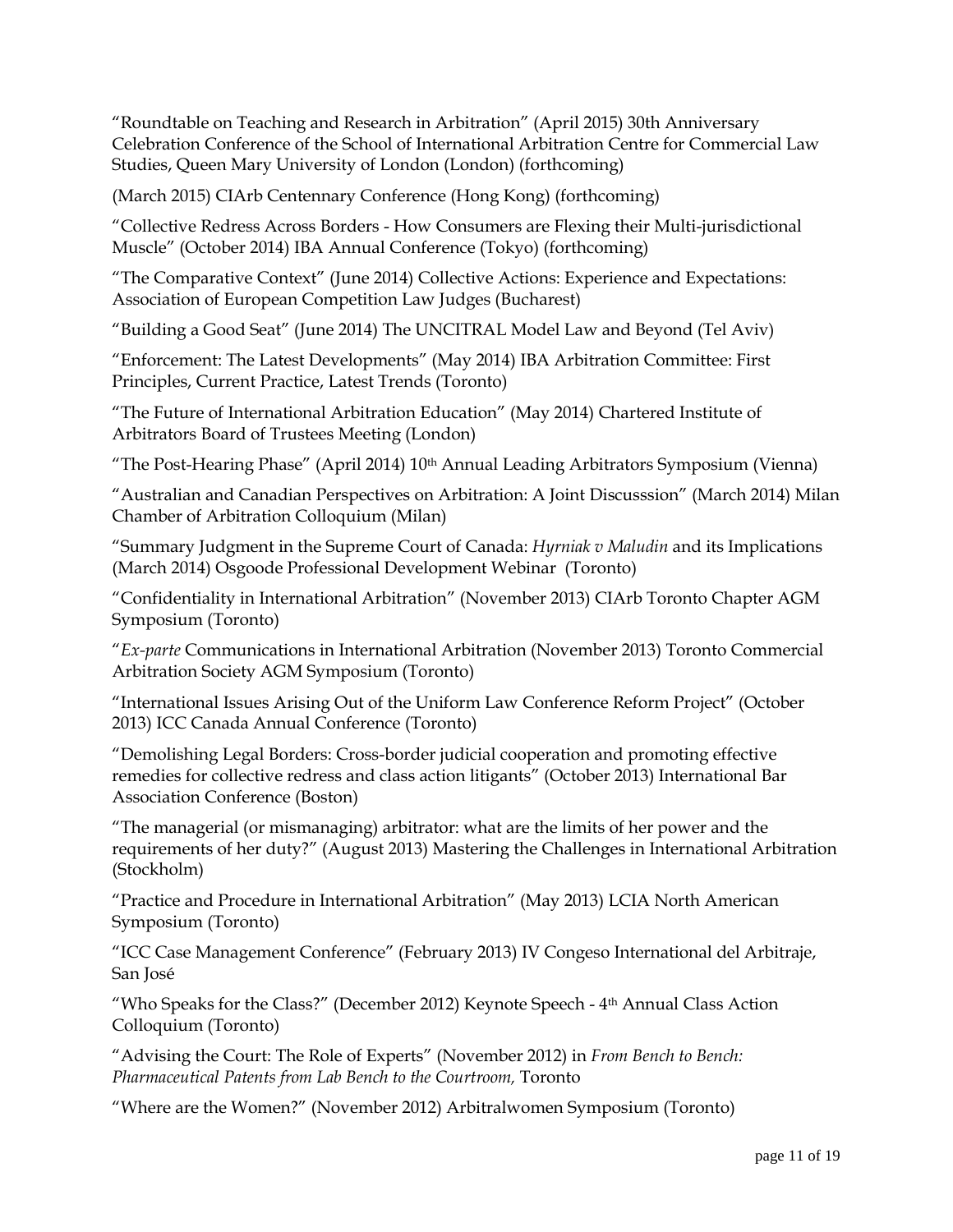"Arbitration Practice and Procedure" (November 2012) TCAS Annual Conference (Toronto)

"Collective Proceedings and the Cultural Issues they Raise" (June, 2012) Buenos Aires

"Early Career Workshop: Civil Procedure" (February, 2012) Canberra

"Conflict of Laws in 90 minutes" Federal Courts Clerks Seminar (January, 2012) Ottawa

"Are National Class Actions Constitutional?—A Debate with Peter Hogg" (February 2012) Toronto

"Women in Arbitration in Canada and Beyond" (December 2012) Arbitration Place, Toronto

"The ABA Protocols for Crossborder Class Actions" in *Multi-Jurisdictional, Cross-Border, and International Class Actions: Where Are We Heading?* (August 2011) American Bar Association Annual Meeting, Toronto

Expert Meeting: European Mass Claims and Private International Law (May 2011) Rotterdam

"International Arbitration Canadian Style: A Distinctive Approach?" American Bar Association Section on International Law Teleseminar (December 2010) Toronto

"Crossborder Mass Claims and Collective Redress: Are we on the road to an International Multijurisdictional Litigation Panel?" International Bar Association Annual Conference (October 2010) Vancouver

"International Litigation Issues" International Bar Association Young Lawyers' Program (October 2010) Vancouver

"Family Law Now – Crossborder Issues" Law Society of Upper Canada (September 2010) Toronto

"Civil Procedure in Canada" International Congress Association of the Associado dos Magistrados Brasileiros (September 2010) Toronto

"Access to Justice for Consumers and Small Businesses in a Post-territorial Era" International Association of Commercial and Consumer Law (July 2010) Toronto

"Solving Disputes in Israel-North American/European Commerce" Israel Bar Association 10th Annual Conference (June 2010) Eilat

Moderator, London Court of International Arbitration European Users Symposium (March 2010) London

"Coordinating the Chaos: A Global Update on Mass Claims – Can Litigation, Arbitration and Government Remedies Work Together?" International Bar Association Annual Conference (October 2009) Madrid

*"*Civil Litigation in Canada: An Intensive Course for Senior Judges from Liaoning Province*"*  (February 2009) Rotman School of Management, University of Toronto, Toronto

"Foreign Judgments and Multijurisdictional Agreements: Two Presentations to McMillan" (February 2009) McMillan, Toronto

"Drafting Effective Arbitration Clauses: Countdown to Success" Arbitration Primer for Corporate Counsel and Business Lawyers (October 2008) Arbitration Roundtable of Toronto, Toronto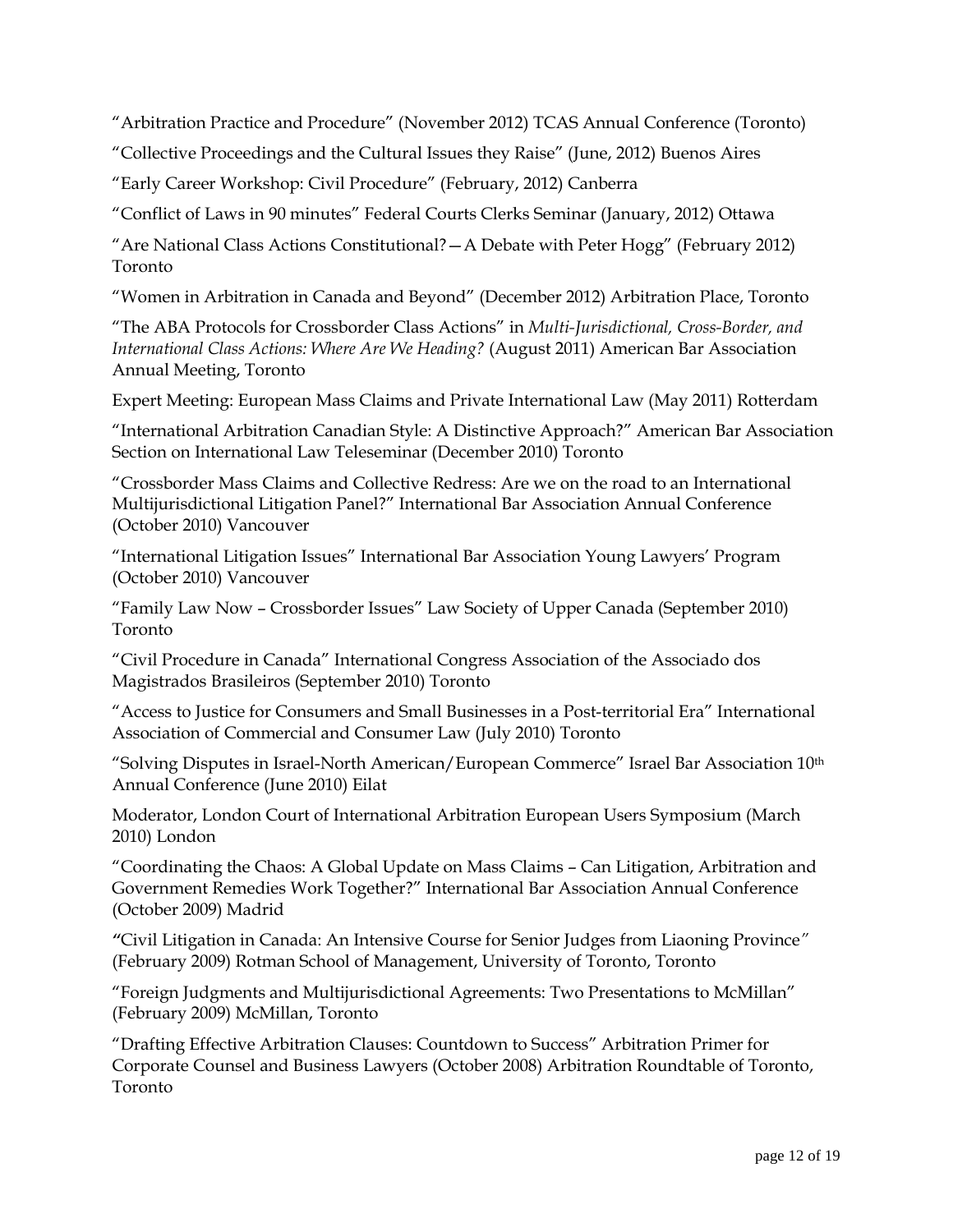"The Flightless Cormorant and the Future of Collective Redress in Europe" (June 2008) Class Actions in Europe and North America, Florence

*"*International Arbitration: Fresh Ideas for a Changing World*"* (October 2007) ABILA International Law Weekend, New York, Moderator

"Jurisdiction to Grant Global Class Action Judgments and Settlements – dream or reality?" (October 2007) International Bar Association Conference, Singapore

"Hindsight: Pitfalls and Mistakes in Resource Disputes" (September 2007) International Centre for Dispute Resolution (ICDR) ADR after NAFTA, Toronto

"The Preclusive Effect of Judgments in Collective Actions: Implications for Jurisdiction and Appropriate Forum" (July 2007) ILA Committee Meeting, Paris

"Challenges to Jurisdiction and Non-Signatories in Arbitration" (June 2007) Arbitration Roundtable of Toronto, *Current Issues in Canada-US Arbitration Practice: A Canadian Perspective,* New York

"Pathological Clauses: A Hallowe'en Primer" (Oct 2006) Young Canadian Arbitration Practitioners (YCAP) Symposium, Montreal

"Initial Considerations in Drafting Arbitration Clauses" (September 2006) Arbitration Roundtable of Toronto (ART) *Arbitration for the In-House Counsel: Essentials for an Effective Arbitration Clause,* Toronto

"When Transnational Contracts Come Before Domestic Courts" (May 2006) National Judicial Institute, *Civil Law Seminar: Contract Law,* Halifax

"Cross-Border Dilemmas: Multi-jurisdictional Class Actions" (April 2006) Ontario Bar Association, *National Civil Litigation CLE Conference,* Toronto

"Questions, Questions, Questions: Recent Developments in the Conflict of Laws" (March 2006) Blake, Cassels & Graydon, Toronto

"The Conflict of Laws" and "The Constitution and Statutes of Repose" (November 2005) Ontario Bar Association, *The New Ontario Limitations Regime: Exposition and Analysis*, Toronto

"The Basic Elements "(October 2005) Arbitration Roundtable of Toronto (ART) *Essentials for an Effective Dispute Resolution Clause,* Toronto

"Fragmentation: Diversification and Expansion of International Law—Private International Law", Panel Coordinator and Moderator (October 2005) Canadian Council on International Law 34th Annual Conference, Ottawa

"Recent Class Actions Developments in Canada and the US: National Class Actions" (October 2005) 35th Annual Consumer and Commercial Law Workshop, Toronto

"Jurisdiction and Foreign Parties: Developments in *Muscutt*, the Rules and Forum Conveniens" Osgoode Professional Development Centre (May 2005) Civil Litigation: The New Realities, Toronto

"The Real and Substantial Truth about Jurisdiction in Canada (April 2005) Canadian Bar Association, *National Civil Litigation Conference,* Toronto

"Choosing the Right Seat" in Negotiating and Drafting Effective Arbitration Provisions in Commercial Agreements (October 2004) Osgoode Professional Development Program, Toronto

"Recent Developments in Recognition and Enforcement of Arbitral Awards" discussion leader with James Redmond (October 2004) 3rd Annual ICC Symposium, Montreal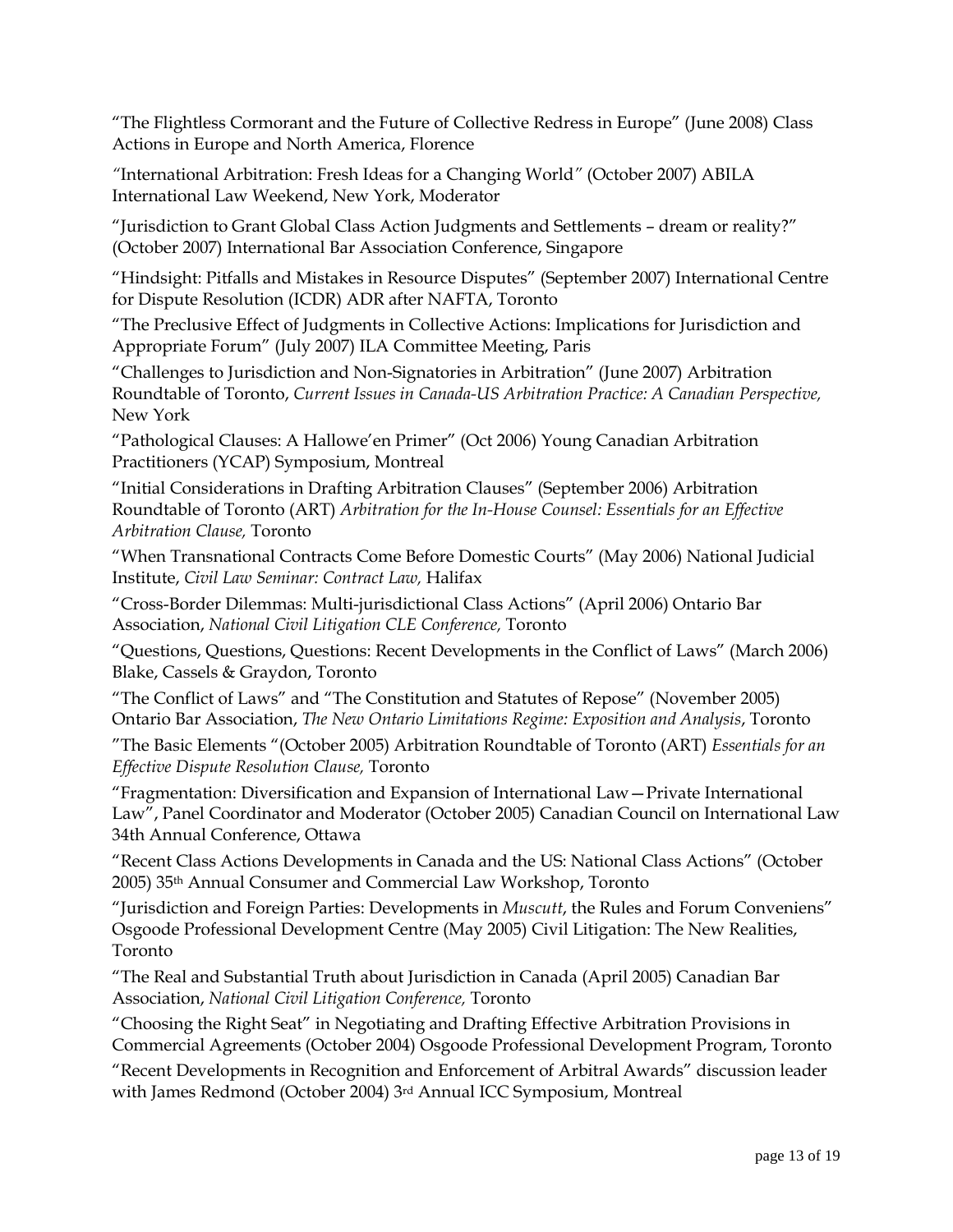"Designing the Right Arbitration Agreement: What goes in and what stays out", discussion leader with Luis Sarabia (October 2004) Young Canadian Arbitration Practitioners, Montreal

International Commercial Arbitration Committee Working Session (Chair) (August 2004) International Law Association Biennial Conference, Berlin

"*Beals v Saldanha* Sets the Agenda for Law Reform" (January, 2004) Blake, Cassels & Graydon, Toronto

"Jurisdiction in Crossborder Disputes: The Leading Edge" (November 2003) Judicial Education Seminar, National Judicial Institute, Superior Court of Justice of Ontario, Toronto

"'Crazy!': Recent Developments in Canadian Conflict of Laws" (July 2003) Torys, Toronto

"Jurisdiction, Territoriality and the Canadian Courts: Exploring the Limits of the 'Real and Substantial Connection' Test" (February 2003) Ontario Bar Association, International Law Section, Toronto

"Re-thinking Public Policy Review of Arbitral Awards" (November 2002) Canadian Council on International Business, Arbitration Committee Seminar, Montreal

"Enforceability of Foreign Revenue Claims and the Canadian Government's US Tobacco Litigation" Commentary on paper (October 2002) 32nd Annual Consumer and Commercial Law Workshop, Toronto

"Public Policy—A New Standard for Review of Arbitral Awards?" (October 2002) Ontario Bar Association, Judicial Review of International Arbitral Awards, Toronto

"The Character of Our Courts: Defining Moments in their Histories" (September 2002) Faculty Seminar, Monash Faculty of Law, Melbourne, Australia

"Frontier Tales from Here and There: The Character of our Conflicts Regimes" (August 2002) Faculty Seminar, Flinders Law School, Adelaide, Australia

"Foreign Contracts: The Rough Guide" (August 2002) Thomson Playford, Adelaide

"Domestic Application of International Law: Trade and Commercial Issues (Private Law)" (June 2002) Court of Appeal for Ontario Judicial Education Seminar, Niagara-on-the-Lake

"Hail Mary Pleas: Foreign Judgments and Last Ditch Defences" (May 2002) Ontario Bar Association Programme in Civil Litigation, Toronto

"Potpourri—Confidentiality, Enforcement of Foreign Arbitral Awards & Disclosure" (April 2002) American Arbitration Association/Canadian Bar Association, International Dispute Resolution: A View from Within, Montreal

"Forum Shopping in the 21st Century" (May 2001) Blake, Cassels & Graydon, Toronto

"Five Questions and an Answer" (February 2000) Superior Court of Justice of Ontario, Toronto

"*Morguard*: A Decade of Change" (January 2000) Torys, Toronto

"Recent Developments in the Conflict of Laws" (September 1999) Blake, Cassels & Graydon, Toronto

"Integrated Justice and the Adjudicative Services Provided by Ontario's Civil Justice System" (April 1999) Retreat, Policy Branch of the Ontario Ministry of the Attorney General, Toronto

#### *Funded Research*

- 2010 The Project on Teaching Procedure
- 2006 Law Foundation of Ontario: 72nd Biennial Conference of the International Law Association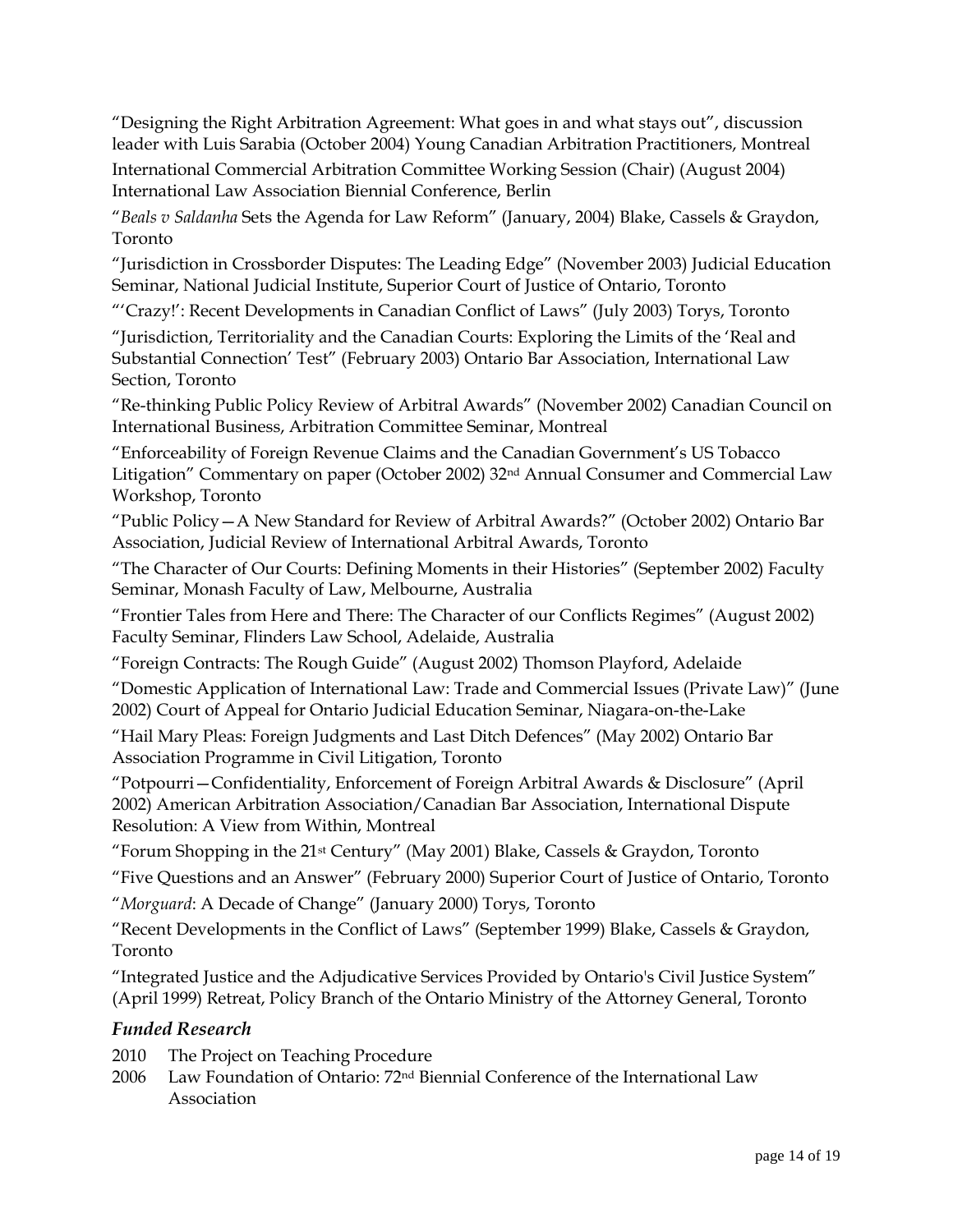2006 Department of Justice:  $72<sup>nd</sup>$  Biennial Conference of the International Law Association<br>2002 Foundation for Legal Research: Improvements to *Canadian Conflict of Laws* 

2002 Foundation for Legal Research: Improvements to *Canadian Conflict of Laws*

#### **Teaching**

## *Courses at Osgoode Hall Law School*

| 2014-15 | Administration of Civil Justice: Class Actions, International Commercial Dispute<br>Resolution (LLM)                                                                                                                                                                        |
|---------|-----------------------------------------------------------------------------------------------------------------------------------------------------------------------------------------------------------------------------------------------------------------------------|
| 2013-14 | Conflict of Laws, International Dispute Resolution: Vis Seminar, Vis Team<br>Faculty Advisor, Administration of Civil Justice: Class Actions, International<br>Commercial Arbitration, Transnational Litigation (LLM), International<br>Commercial Dispute Resolution (LLM) |
| 2012-13 | International Dispute Resolution: Vis Seminar, Vis Team Faculty Advisor, Ethical<br>Lawyering in the Global Community, Administration of Civil Justice: Class<br>Actions, International Commercial Arbitration, International Commercial<br>Dispute Resolution (LLM)        |
| 2011-12 | International Dispute Resolution: International Commercial Arbitration, Vis<br>Team Faculty Advisor, International Commercial Dispute Resolution (LLM),<br>Transnational Litigation (LLM)                                                                                   |
| 2010-11 | Conflict of Laws, International Dispute Resolution: International Commercial<br>Arbitration, Vis Team Faculty Advisor                                                                                                                                                       |
| 2009-10 | Vis Team Faculty Advisor, International Commercial Dispute Resolution (LLM),<br>Transnational Litigation (LLM)                                                                                                                                                              |
| 2008-09 | International Dispute Resolution: International Commercial Arbitration, Vis<br><b>Team Faculty Advisor</b>                                                                                                                                                                  |
| 2007-08 | Conflict of Laws, International Dispute Resolution: International Commercial<br>Arbitration, Vis Team Faculty Advisor, International Commercial Dispute<br>Resolution (LLM), Transnational Litigation (LLM)                                                                 |
| 2006-07 | Conflict of Laws, International Dispute Resolution: International Commercial<br>Arbitration, Vis Team Faculty Advisor                                                                                                                                                       |
| 2005-06 | Conflict of Laws, International Dispute Resolution: International Commercial<br>Arbitration, Vis Team Faculty Advisor                                                                                                                                                       |
| 2004-05 | Conflict of Laws, International Dispute Resolution: International Commercial<br>Arbitration, Vis Team Faculty Advisor                                                                                                                                                       |
| 2003-04 | Conflict of Laws, International Dispute Resolution: International Commercial<br>Arbitration, Litigation Dispute Resolution and the Administration of Justice<br>Colloquium, Vis Team Faculty Advisor                                                                        |
| 2002-03 | Mooting Program (Jessup and Vis Teams Faculty Advisor), Litigation Dispute<br>Resolution and the Administration of Justice Colloquium, Transnational<br>Litigation (LLM)                                                                                                    |
|         |                                                                                                                                                                                                                                                                             |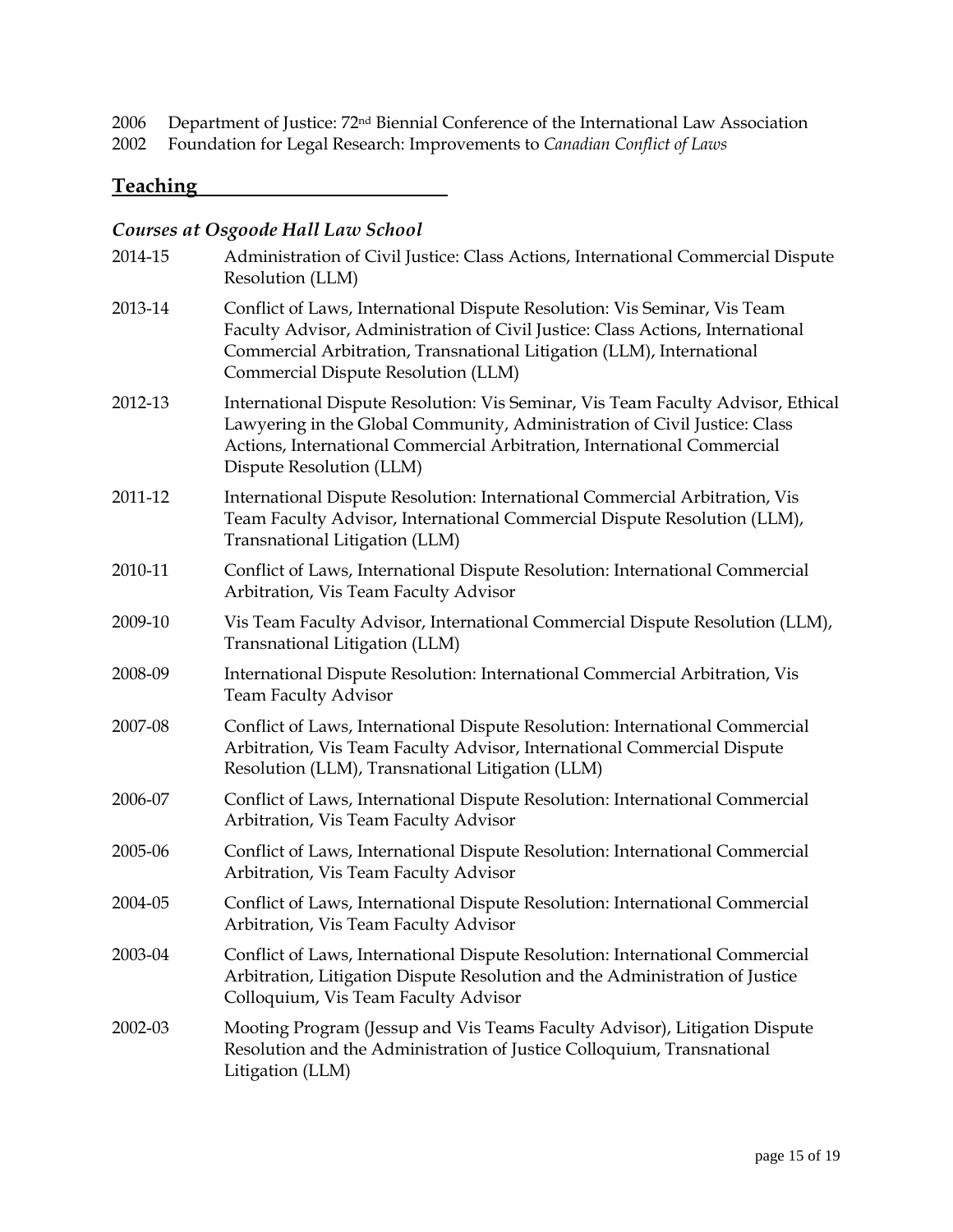| 2001-02 | Conflict of Laws, International Dispute Resolution, Mooting Program (Jessup)<br>and Vis Teams Faculty Advisor), Litigation Dispute Resolution and the<br>Administration of Justice Colloquium |
|---------|-----------------------------------------------------------------------------------------------------------------------------------------------------------------------------------------------|
| 2000-01 | Conflict of Laws, Mooting Program (Jessup and Niagara Teams Advisor),<br>Transnational Litigation (LLM)                                                                                       |
| 1999-00 | Conflict of Laws, Civil Procedure I (with small groups), Mooting Program<br>(Jessup and Niagara Teams Advisor)                                                                                |
| 1998-99 | Conflict of Laws, International Business Transactions, Civil Procedure I (with<br>small groups), Advanced Commercial Litigation (LLM)                                                         |
| 1997-98 | Conflict of Laws, International Business Transactions, Civil Procedure I (with<br>small groups)                                                                                               |
| 1996-97 | Conflict of Laws, Civil Procedure I                                                                                                                                                           |

## *Other Teaching*

| 2014                        | Co-Director, CIArb Diploma Course (Oxford)                                                                                                                                                                                              |
|-----------------------------|-----------------------------------------------------------------------------------------------------------------------------------------------------------------------------------------------------------------------------------------|
| 2013                        | Assessor, CIArb Accelerated Route to Fellowship Course (Sao Paolo) (Geneva)                                                                                                                                                             |
| 2012                        | Tutor, CIArb Introduction to International Arbitration Course (Toronto)                                                                                                                                                                 |
| 2012                        | Arbitro, Competencia Internacional de Arbitraje Comercial, American College of<br>Law, Washington                                                                                                                                       |
| 2002-2014                   | Organizer, Canadian Regional Round, Vis Int'l Commercial Arbitration Moot                                                                                                                                                               |
| 2005, 08-10<br>2001-present | Faculty Adviser, Osgoode/Hebrew University of Jerusalem Exchange Program<br>Arbitrator, Vis Int'l Commercial Arbitration Moot, and Coach (Osgoode Team,<br>2001-present) (Tunis Team, 2008-present)                                     |
| 2008                        | ICC Int'l Commercial Arbitration Workshop, McGill U Faculty of Law<br>(Montreal)                                                                                                                                                        |
| 2003                        | Co-Chair, Crossborder Litigation CLE Program (Osgoode Professional<br>Development)                                                                                                                                                      |
| 1999-03                     | Jessup Moot Competition Judge, Cdn Regional Rounds, Washington Rounds                                                                                                                                                                   |
| 2004-06<br>1997-01          | Osgoode-Aix Exchange, Lecturer on Contracts in the Conflict of Laws                                                                                                                                                                     |
| 2000                        | Part-time LLM Program in Criminal Law, International Criminal Law Part II<br>with Margaret Beare and Stepan Wood; Part-time LLM In E-Business, Guest<br>Lecture on Conflict of Laws                                                     |
| 2000                        | Lectures on Canadian Federalism and the Conflict of Laws in PR China at South-<br>Central University of Political Science and Law, Wuhan, Hubei; Wuhan<br>University, Wuhan, Hubei, and Northwest University of Politics and Law, Xi'an |
| 2000                        | TH Cooley Law School, Inaugural Toronto Summer Program (Civil Procedure)                                                                                                                                                                |
| 1996-97                     | Niagara International Moot Team Faculty Advisor                                                                                                                                                                                         |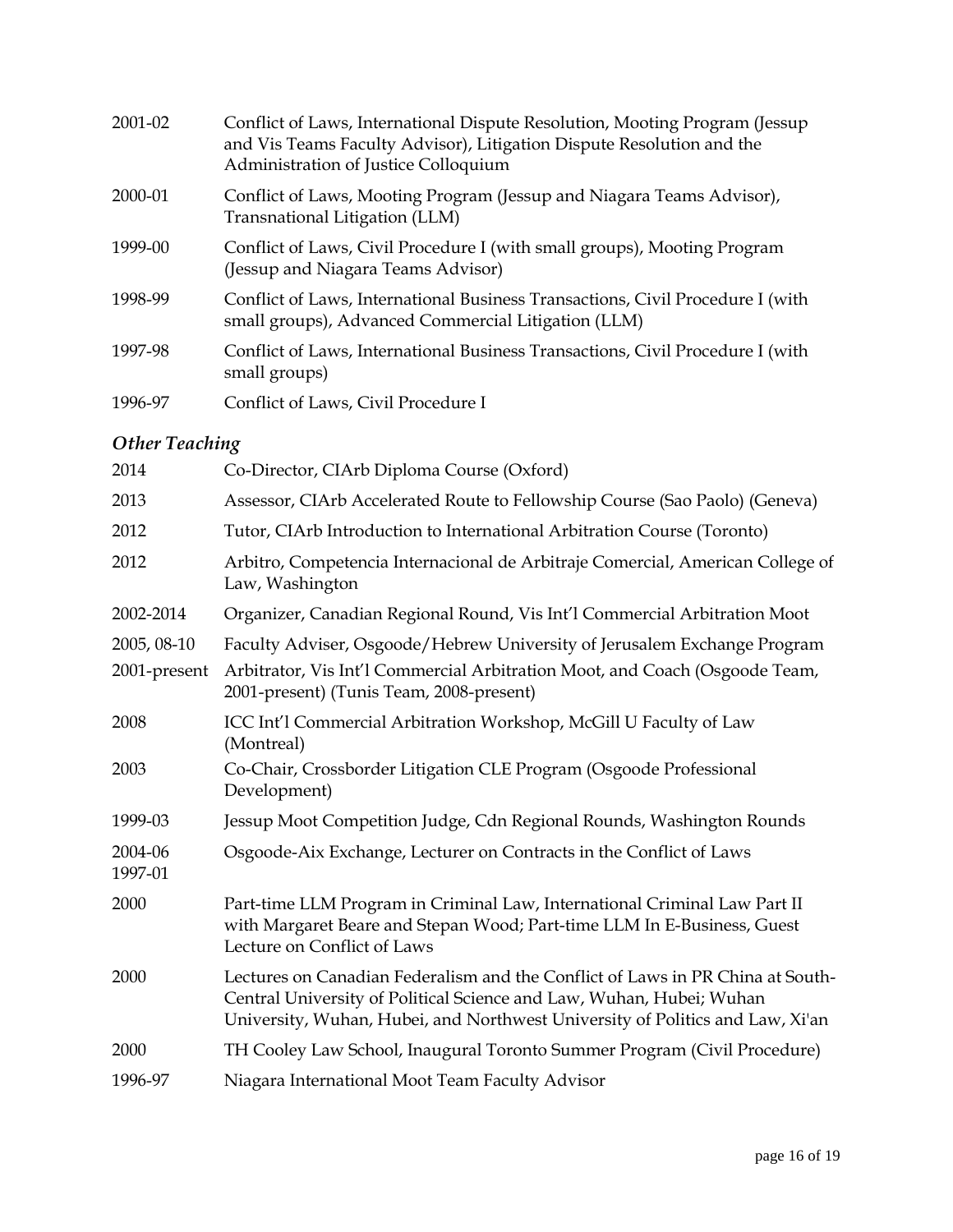## **Graduate Supervision**

## *Supervisor*

| 2012 | Peter Mazzacano, Excuses for Nonperformance in International Commercial Law and<br>CISG Article 79: The Elusive Goal of Uniformity PhD (Osgoode)                                               |
|------|------------------------------------------------------------------------------------------------------------------------------------------------------------------------------------------------|
| 2011 | Wafa Younes, "The Recognition of Forum Necessitatis in Private International<br>Law" LLM (Tunis II)                                                                                            |
| 2011 | Reyihanguli Aisaiti, "Saving Face in Canadian Courtrooms: The niqab and<br>fundamental freedoms" LLM (Osgoode)                                                                                 |
| 2010 | Christina Poretta, "Assessing Damages in the Conflict of Laws: A New<br>Framework for an Old Set of Rules" (LLM (Osgoode)                                                                      |
| 2007 | Natasha Macleod, Judgments from Questionable Jurisdictions LLM (Osgoode) (in<br>progress)                                                                                                      |
| 2008 | Beligh Balti "The Reciprocity Requirement in the Recognition and Enforcement<br>of Foreign Judgments: A Study in Light of the American Law Institute's<br>Proposed Federal Law" LLM (Tunis II) |
| 2007 | Raya Jebali, "Registration Procedures for the Recognition and Enforcement of<br>Judgments: A Comparative Study" LLM (Tunis II)                                                                 |
| 2007 | Karim Toumi "International Enforcement of Judgments and Reciprocity" (Tunis<br>II)                                                                                                             |
| 2006 | Nawel Zemni, "Review of Damages in Foreign Judgments in Common Law<br>Courts" LLM (Tunis II)                                                                                                   |
| 2004 | Ramla Allani, Private International Law and the Protection of the Cyber Consumer<br>PhD (Tunis II) (in progress)                                                                               |
| 2004 | Virtus Igbokwe, The Applicable Law in International Commercial Arbitration of<br>Investment Disputes, DJur (Osgoode)                                                                           |
| 2003 | Abdelwahed Chtioui "The Role of the Court in Arbitration: Comparing the<br>Tunisian Arbitration Code and the English Arbitration Act 1996" LLM (Tunis II)                                      |
| 2003 | Eamonn Flaherty, "Determination of the locus delicti in Multistate Electronic<br>Defamation: Approaches and Problems" LLM (Osgoode PDP)                                                        |
| 2003 | Antonio Azevedo, "Re-Examining the Substance-Procedure Distinction in<br>Conflict of Laws" LLM (Osgoode PDP)                                                                                   |
| 2002 | Jeremy Solomon, "The Civil Jury: A Comparative Study of the Selection of Jurors<br>in Ontario and the United States" LLM (Osgoode PDP)                                                         |
| 2002 | Sandra Malach, "Go There.com: Jurisdictional Approaches to Jurisdictional<br>Certainty in Business-to-Business E-Commerce Transactions" LLM (Osgoode<br>PDP)                                   |

## *Supervisory Committee Member*

| 2000 | Magid Yazdani, Place of International Sale of Goods under Iranian Law: Theory and |
|------|-----------------------------------------------------------------------------------|
|      | <i>Practice, DJur (Osgoode)</i>                                                   |
| 1999 | Marel Katsivela, "Towards a Uniform Regime of Multimodal Carrier Liability"       |
|      | LLM (Osgoode)                                                                     |

## *External Examiner*

| 2008 | Amina Ben Dowa "The Law on Embryos in the United States" (Tunis II) |
|------|---------------------------------------------------------------------|
| 2007 | Thoraya Zidi Sassi, " Carriage of Goods by Sea" (Tunis II)          |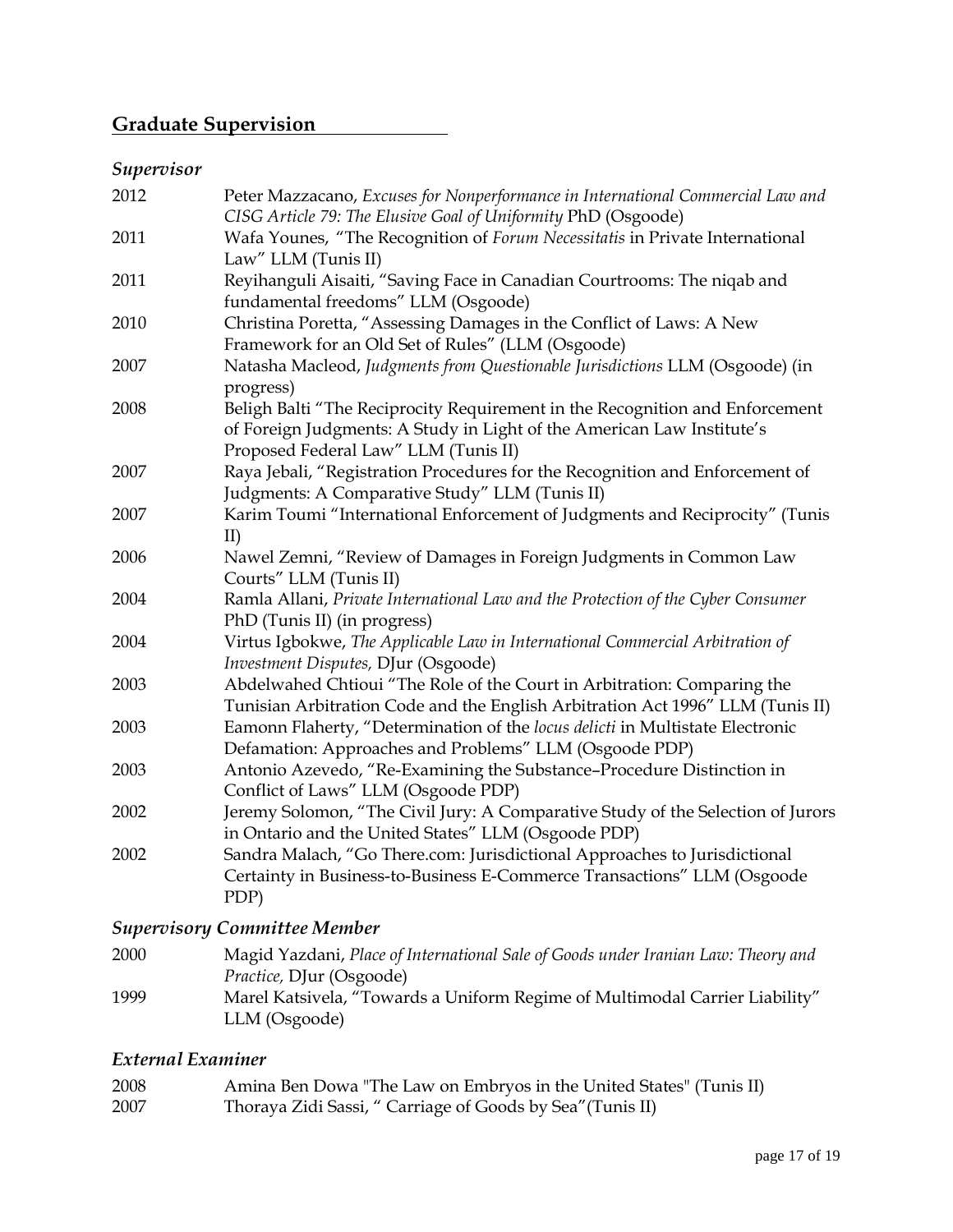| 2006 | Natasha McLeod, "Influences on the Canadian Recognition and Enforcement of       |
|------|----------------------------------------------------------------------------------|
|      | Judgments Regime" LLM (Queen's)                                                  |
| 2006 | Atef Jebali, "Study of Swap Agreements' Characteristics" LLM (Tunis II)          |
| 2006 | Lofti Meziou, "Liability of International Carriers of Goods under American       |
|      | Maritime Law" LLM (Tunis II)                                                     |
| 2004 | Kethiri Med Jihad, "Pre-incorporation Contracts: A Comparative Study between     |
|      | Tunisian and American Laws" LLM (Tunis II)                                       |
| 2003 | Ramla Allani, "Internet Contracts and International Jurisdiction" LLM (Tunis II) |
| 1999 | Bingdong Zhao, "Passing of Risk in the International Sale of Goods" LLM          |
|      | (Queen's University)                                                             |

## *Examining Committee*

| 2001 | Marc Lacoursière, Proposed Uniform Rules for Business-To-Business Payments on the |
|------|-----------------------------------------------------------------------------------|
|      | Internet: Adaptation of Documentary Credit Rules for North American Small and     |
|      | Medium-Size Enterprises, DJur (Osgoode)                                           |
| 1998 | Charles Gastle, The Importance of Economic Integration and Market Access in the   |
|      | Convergence of International Trade and Competition Law, DJur (Osgoode)            |
| 1998 | Alexander Lagunenko, "Courts and Judicial Independence: Legal Reforms in          |
|      | Post-Communist Ukraine" LLM (Osgoode)                                             |
| 1998 | Yiming Shen, Public and Private International Laws Aspects of the Resolution of   |
|      | Disputes between Foreign Banks and Chinese Sovereign Borrowers, DJur (Osgoode)    |

# **Administrative Appointments**

| 2014-15 | Senate Academic Policy, Planning and Research Committee; Co-Director, Civil<br>Litigation and Dispute Resolution Part-time LLM Program; Grades Review<br>Committee            |
|---------|-------------------------------------------------------------------------------------------------------------------------------------------------------------------------------|
| 2013-14 | Senate Academic Policy, Planning and Research Committee; Nominating<br>Committee, Alumni Board, Co-Director, Civil Litigation and Dispute Resolution<br>Part-time LLM Program |
| 2012-13 | Senate Academic Policy, Planning and Research Committee; Nominating<br>Committee, Alumni Board, Co-Director, Civil Litigation and Dispute Resolution<br>Part-time LLM Program |
| 2011-12 | Co-Director, Civil Litigation and Dispute Resolution Part-time LLM Program;<br>Nominating Committee, Alumni Board                                                             |
| 2010-11 | <b>Faculty Recruitment Committee</b>                                                                                                                                          |
| 2009-10 | Decanal Search Committee                                                                                                                                                      |
| 2008-09 | <b>Faculty Recruitment Committee</b>                                                                                                                                          |
| 2007-08 | Faculty Recruitment Committee, Tenure and Promotions Committee, Merit Pay<br>Advisory Committee, File Preparation Committees (three files)                                    |
| 2006-07 | Grades Review Committee, Library Committee, Senate Executive Sub-<br>Committee on Honorary Degrees and Ceremonials (one file)                                                 |
| 2005-06 | Fall: Associate Dean: ex officio - Academic Policy Committee, Admissions<br>Committee, Clinical Education Committee, Curriculum Review Committee,                             |